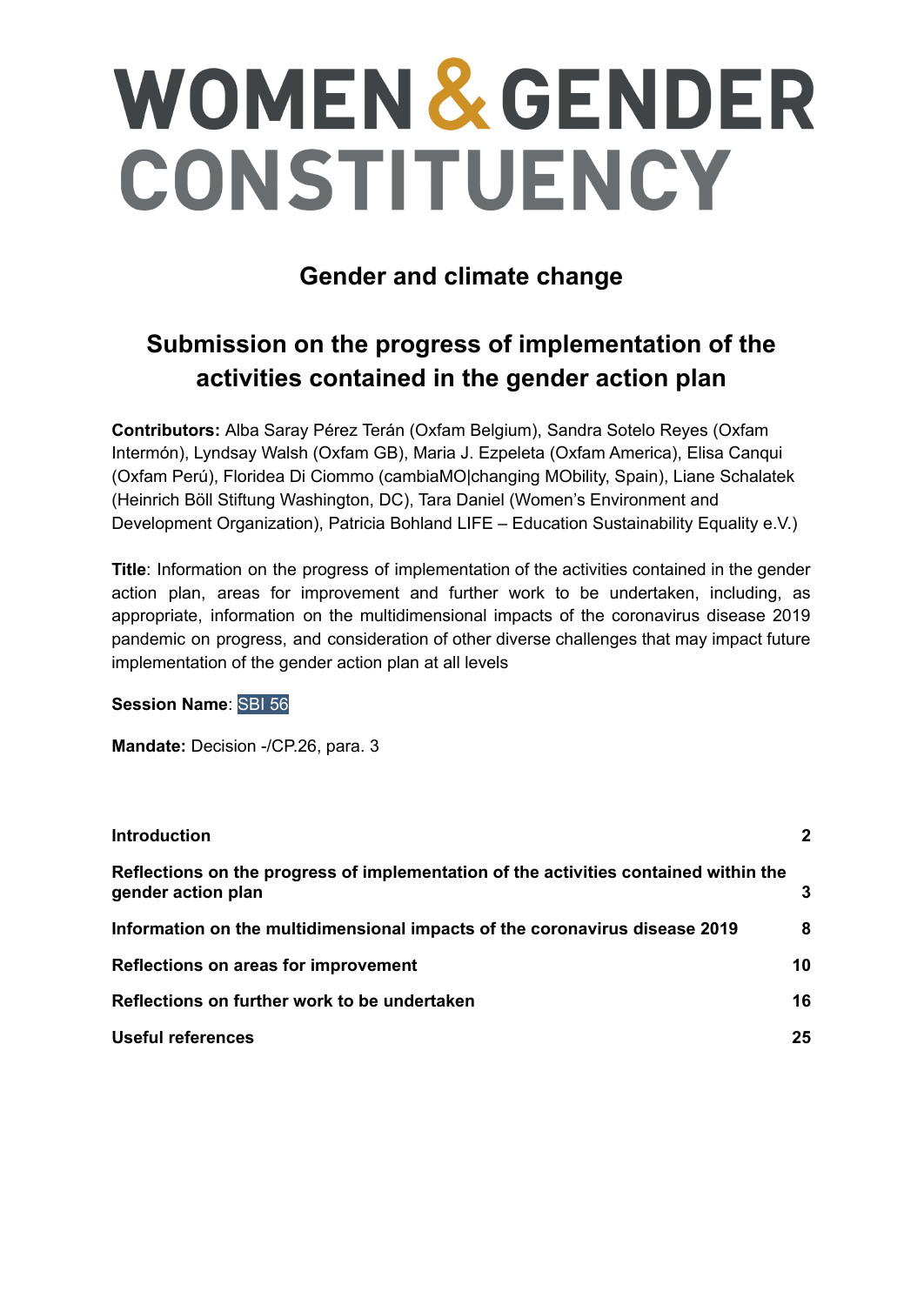## I. Introduction

<span id="page-1-0"></span>The Women and Gender Constituency (WGC) appreciates that the enhanced Lima Work Programme on Gender (LWPG) and Gender Action Plan (GAP), adopted in December 2019, is more expansive than the original GAP in its scope. Not only did the new GAP move from a two-year timeline to a five-year timeline (now extended due to the pandemic) and include more activities, the enhanced GAP activities have greater breadth and depth. The activities are oriented toward the need for continual processes such as capacity-building compared to single-instance activities (e.g., hosting a dialogue or workshop), yet the greater level of specificity on who should be leading the activities and when they should be completed serves to promote their implementation. The LWPG scope has also expanded, from originally focusing on gender-balance and training women negotiators, to recognizing the role of women in all climate processes at all levels. The decision text also looks to the institutional support necessary for the implementation of the enhanced LWPG and GAP, including but not limited to maintaining the position of senior gender focal point invited with the first LWPG. The enhanced LWPG and GAP represent a progression from their first iterations toward a more comprehensive, systematic approach to gender and climate change, though the activities did not achieve the level of ambition desired, full funding is not guaranteed, and there are no indicators of progress outside of the completion of certain deliverables.

This submission aims to provide details on the progress of implementation of the GAP activities, areas for improvement, and further work to be undertaken, including, as appropriate, information on the multidimensional impacts of the coronavirus disease on-going since 2019 and lessons learnt regarding impacts of crises on gender equality. Reporting and evaluating progress on these activities is necessarily limited as many actions that contribute to these activities may be undertaken by actors at multiple levels, and tracking and compiling this information is a difficult task. WGC members have contributed their knowledge and insights of activities, with an eye toward recognizing where information is limited, actions may contribute to multiple activities, and where the progress and aim of an activity could be achieved with more robust measures.

That the GAP is being implemented is not in doubt–all those assigned responsibilities, including Parties, the Secretariat, and relevant organizations, have done work in the past few years that can be aligned with the GAP. How well the GAP is being implemented relative to its potential for catalyzing and guiding gender-responsive climate action that is both robust with respect to thematic area and widespread with respect to its geographical distribution is the pressing question. The WGC recognizes the value of this submission process in contributing to the UNFCCC's understanding of the GAP implementation, alongside some other efforts to capture data (the Gender Team's [form,](https://unfccc.int/topics/gender/workstreams/supporting-the-implementation-of-3CP25#eq-3) sharing and reporting within fora such as webinars, etc.), while realizing the inadequacy of these unfunded efforts to truly map the extent of GAP implementation. Nor is it imperative that every activity with national and regional implementation have its full scope of activity mapped in order to recognize opportunities for more robust implementation and future directions for the LWPG and GAP processes. We call on everyone reviewing the progress captured in these submissions to ensure the opportunity for improvement is not lost amidst celebrating the breadth of activities by various actors.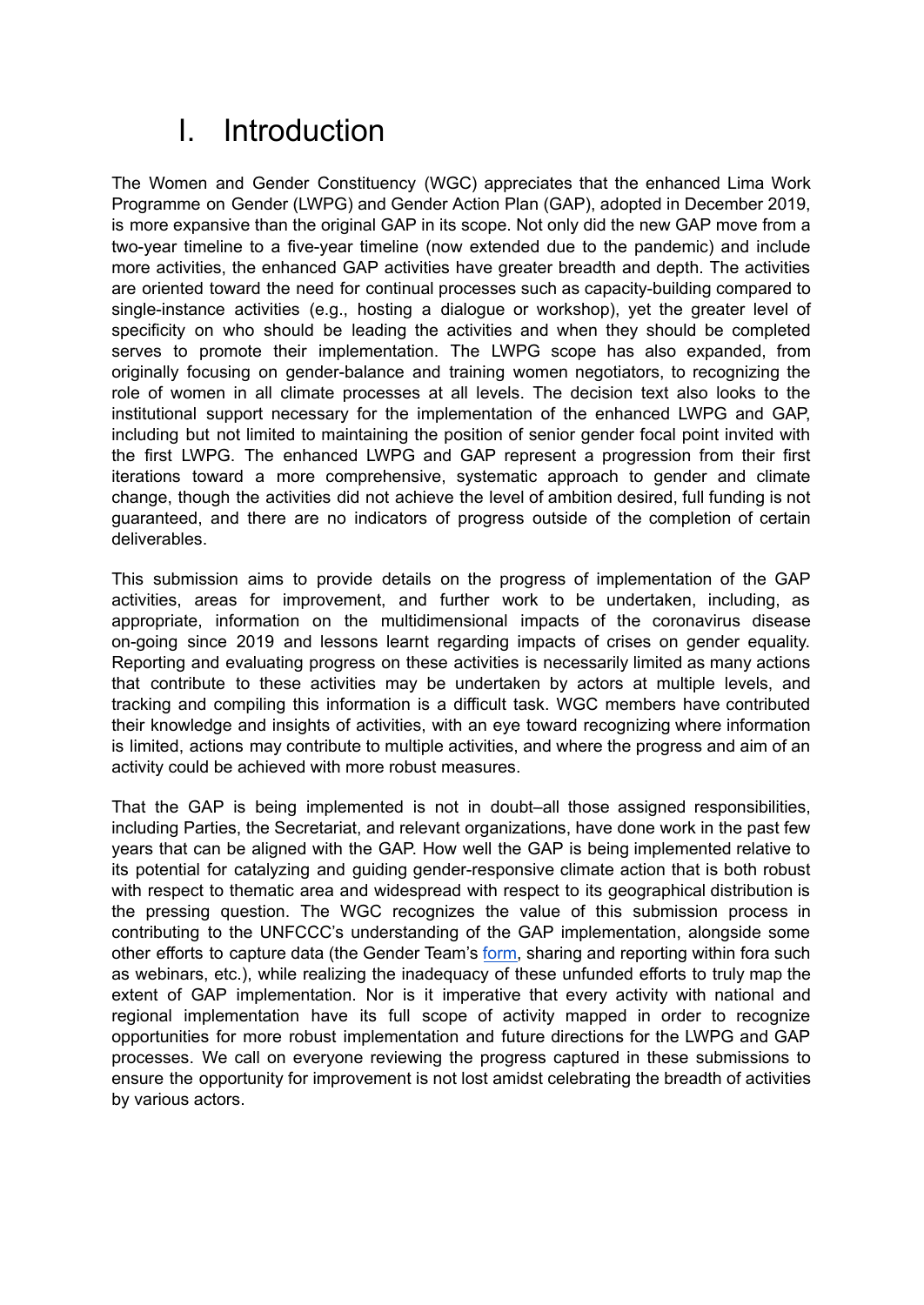# II. Reflections on the progress of implementation of the activities contained within the gender action plan

<span id="page-2-0"></span>*The following contains reflections on select GAP activities.*

**Priority Area A: Capacity-building, knowledge management and communication** The work in this priority area is critical, as well as one in which the WGC plays a key role in its technical capacity in demonstrating gender-climate interlinkages and promoting norms of feminist and civil society engagement in policy formulation.

*● A.1 Strengthen capacity-building efforts for governments and other stakeholders in mainstreaming gender in formulating, monitoring, implementing and reviewing, as appropriate, national climate change policies, plans, strategies and action, including nationally determined contributions, national adaptation plans and national communications*

The WGC notes various efforts undertaken on this capacity-building, recognizing the challenges of mapping work taking part in individual countries or across Parties. In terms of broad, cross-party efforts, a few merit mention. As part of its approach, UNDP's [Climate](https://climatepromise.undp.org/) [Promise](https://climatepromise.undp.org/) work strove to better integrate national gender machineries within the Nationally Determined Contributions (NDCs) process, and overall analyses of the new and updated NDCs show greater attention to gender in general, in comparison to the many gaps witnessed with the first round of NDCs. Opportunities for capacity-building to ensure greater gender integration across Parties as well as more robust integration in NDCs remain, though, with the "Sexual and [Reproductive](https://esaro.unfpa.org/en/publications/sexual-and-reproductive-health-and-rights-national-climate-policy) Health and Rights in National Climate Policy" noting only six of the 50 reviewed NDCs contained references to SRHR. Various monitoring initiatives, led by youth in Care About [Climate](https://www.careaboutclimate.org/ndc-resource-bank) to [IUCN](https://genderandenvironment.org/gender-and-ndcs-2021/) to WEDO's Gender [Climate](https://www.genderclimatetracker.org/country-profiles) Tracker to [CARE](https://careclimatechange.org/report-card-update-where-is-gender-equality-in-national-climate-plans-ndcs-june-2021/) (using GCT methodology), though, also note the strengths and weaknesses of gender within individual NDCs, which should be used to model and target future capacity-building. In the National Adaptation Plan (NAP) arena, the guidance provided by the NAP Global [Network](https://napglobalnetwork.org/themes/gender/) through its written resources and in-country support program is a key example of strong capacity-building. From [reflecting](https://napglobalnetwork.org/resource/conducting-gender-analysis-to-inform-nap-processes-reflections-from-six-african-countries/) on lessons learned to providing a [comprehensive](https://napglobalnetwork.org/resource/toolkit-for-gender-responsive-national-adaptation-plans/) framework for gender integration to ensuring accessibility by working in multiple languages, this approach demonstrates the thoughtful iteration, attention to detail, and collaborative orientation that should be a hallmark of capacity-building on gender in these national processes.

The potential of feminist, women's rights organizations and gender-related groups as partners in designing and delivering capacity-building must be realized, though. Strengthened capacity-building can mean that local, national, and regional knowledge is explicitly valued and shared, including indigenous and traditional knowledge, through mechanisms and platforms that are not one-time events. We must support models for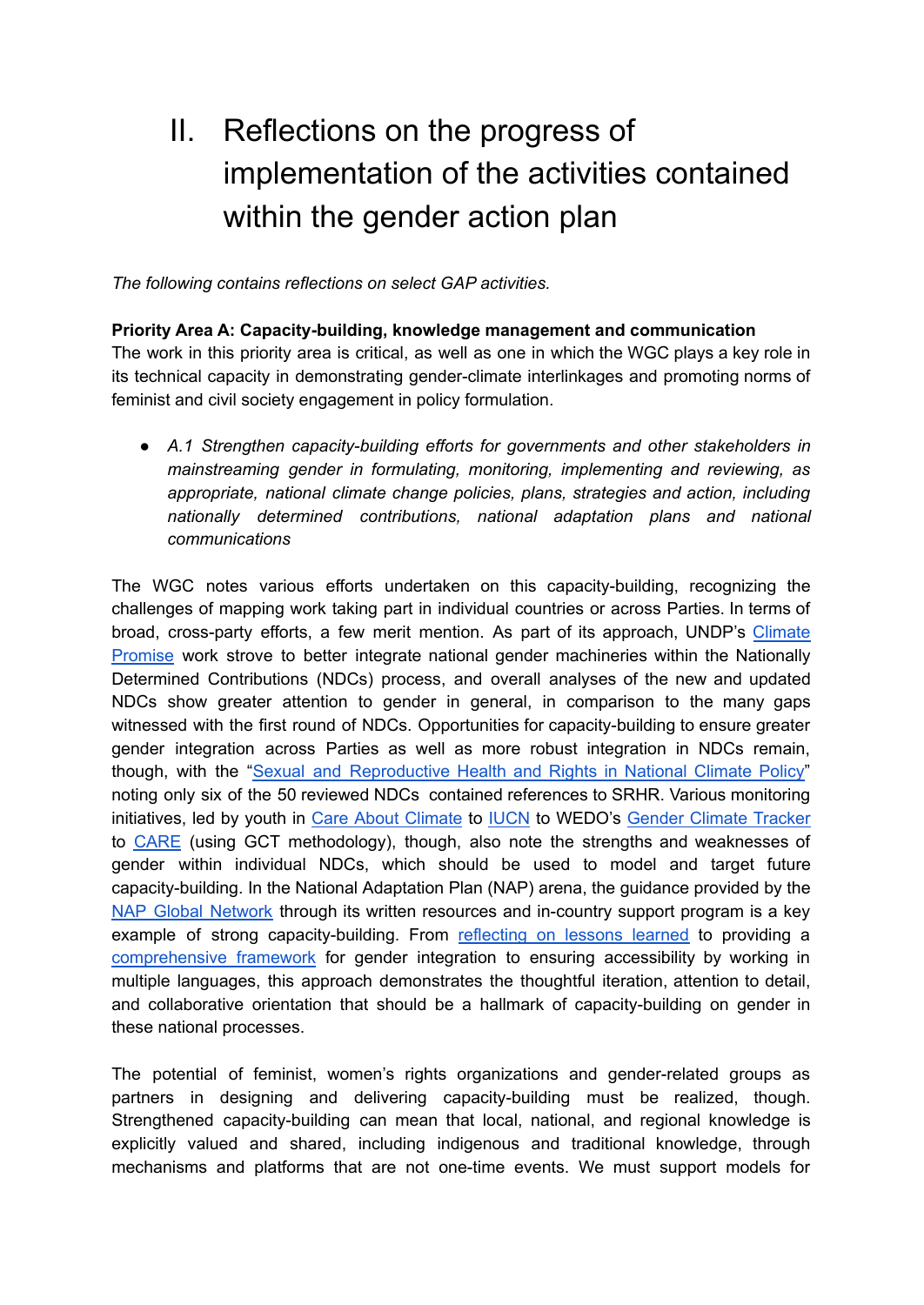bringing in grassroots and civil society organizations to contribute as leaders and collaborators in strengthening government capacity, as well as participating alongside other stakeholders in opportunities such as workshops and facilitated processes.

*● A.2 Discuss and clarify the role and the work of the national gender and climate change focal points, including through providing capacity-building, tools and resources, sharing experience and best practices, workshops, knowledge exchange, peer-to-peer learning, mentoring and coaching;*

The WGC appreciates the capacity building efforts for NGCCFP in two series of webinars and workshops since 2020. We see the role and work of NGCCFPs as an ongoing task that needs to be adjusted to new developments, emerging priorities and needs, recognizing the ways in which Parties can operationalize the role differently, as highlighted in [WEDO's](https://wedo.org/the-role-of-national-gender-and-climate-change-focal-points-ngccfps/) work with four [Parties.](https://wedo.org/the-role-of-national-gender-and-climate-change-focal-points-ngccfps/) The continuation of exchange between NGCCFPs, the Secretariat, WGC and other stakeholders is therefore important. In addition, we suggest building on the results of the initial capacity-building to expand partnerships including civil society and other stakeholders and organizing another (virtual) workshop focusing on good-practices, exchanging on needs and improving relationships with international and national partners.

*● A.5 Promote the use of social media, web resources and innovative communication tools to effectively communicate to the public, in particular reaching out to women, on the implementation of the Lima work programme on gender and its gender action plan and on gender equality*

The WGC greatly appreciates the collection of web resources via the UNFCCC Secretariat's Gender Team, including their highlighting of UNFCCC events and other relevant events and publications via their newsletter, and welcomes their work to strengthen networking in virtual platforms. Data on the reach and engagement with this newsletter would be instructive to monitor. In order to achieve broader mainstreaming of gender across all topics of the UNFCCC, we would recommend more collaboration with constituted bodies (see also Priority Area C), other stakeholders and the Women and Gender Constituency so that gender interlinkages with specific themes can be more clearly articulated and accessed across the web and social media. We recognize civil society-created tools such as [EmpoderaClima's](https://www.empoderaclima.org/en/database) database and [WEDO's](https://www.genderclimatetracker.org/resources) Gender Climate Tracker that track and organize resources related to gender and climate (including, in the case of the GCT, UNFCCC texts and submissions) as contributing not only to the fulfillment of this activity but also to the identification of key gaps and opportunities for this work. In particular, the WGC recognizes that communicating about gender, climate change, and the UNFCCC's work at this intersection is difficult when the majority of resources are in English, and urge continued attention to language accessibility, as well as other aspects of accessibility to ensure messages are broadly disseminated.

#### **Priority Area B: gender balance, participation and women's leadership**

While some progress, or lack thereof, in this priority area can be monitored through quantitative measures, we urge that qualitative measures, as well as more specific quantitative data, be used to ensure that progress on these activities is not viewed in ways that are reductive and/or overstate the amount of change. The WGC particularly appreciates the new reporting in the gender-composition report on speaking time (particularly relevant to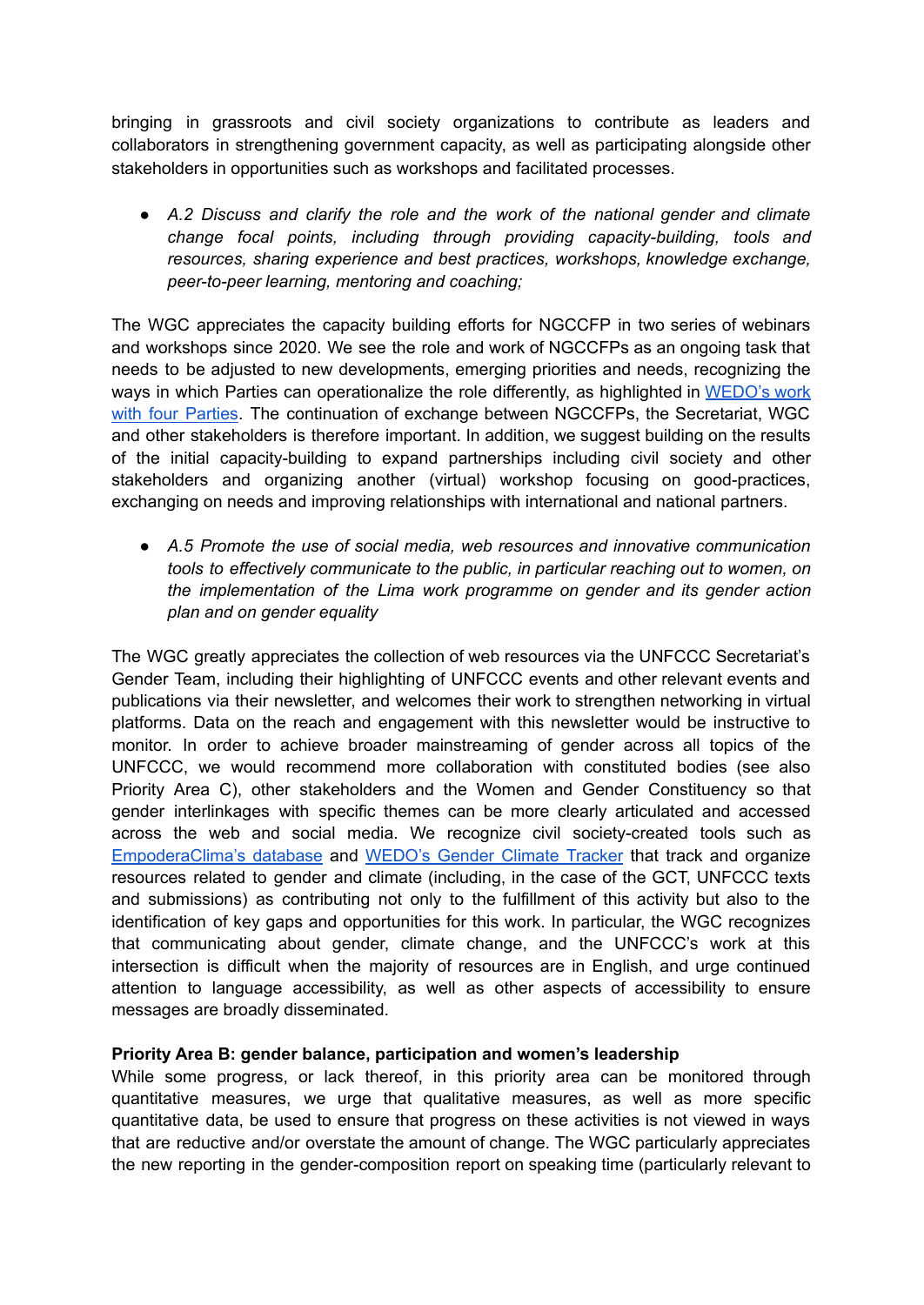GAP Activity E.1), which shows the importance of distinguishing between representation and participation.

*● B.1 Promote initiatives for capacity-building in leadership, negotiation and facilitation of negotiation for women delegates, including through webinars and in-session training to enhance women's participation in the UNFCCC process*

We recognize that the pandemic resulted in the pivoting and/or development of training programs in a virtual environment, including by the Women Delegates Fund, Women and Gender Constituency, and Canada. We think this experience is progress as it can ultimately enhance the reach of these initiatives where in-session training may be more limited–the Women Delegates Fund online version of their in-session training (known as "Night School"), for instance, reached more delegates than is possible in a single session with the constraints of space of trainers/facilitators. Financial savings from travel were also able to be put toward translation and interpretation for accessibility to potential negotiators and observers who learn best in languages other than English. While recognizing the opportunities for interaction and learning that cannot be simulated within a virtual space and thus the importance of maintaining in-session trainings, continued progress on this activity would be to expand the offering of capacity-building initiatives to include virtual programming alongside in-session training and continue prioritizing language accessibility.

*● B.2 Promote travel funds as a means of supporting the equal participation of women in all national delegations at UNFCCC sessions, as well as funds to support the participation of grass-roots local and indigenous peoples' communities from developing countries, the least developed countries and small island developing States, and encourage Parties and relevant organizations to share information on travel funding*

Given the drop in women's participation at COP26 compared to previous COPs and even the virtual SBs in the same year (see WEDO's Gender Climate Tracker app), it is evident that travel funds have limitations in supporting the equal participation of women. Their most important contribution to supporting equal participation is not the support of individuals, as the Women Delegates Fund, for example, can only support 1-2% of women Party delegates to any intersessional or COP and therefore make less than a percentage point of difference in overall women's Party participation. Instead, it's highlighting to those Parties the value that women bring to their delegations as they look toward the future, as well as making that point to other Parties. One appropriate measure of progress on this activity is not the expansion of travel funds but finding a way to capture how showcasing women's participation leads Parties to allocate as well as seek travel funding for more balanced delegations. And while the WGC has secured some funding to support a cohort of some civil society advocates to attend intersessionals and COP, the overall funds to support grassroots, local, and indigenous people's communities participation remain wholly inadequate.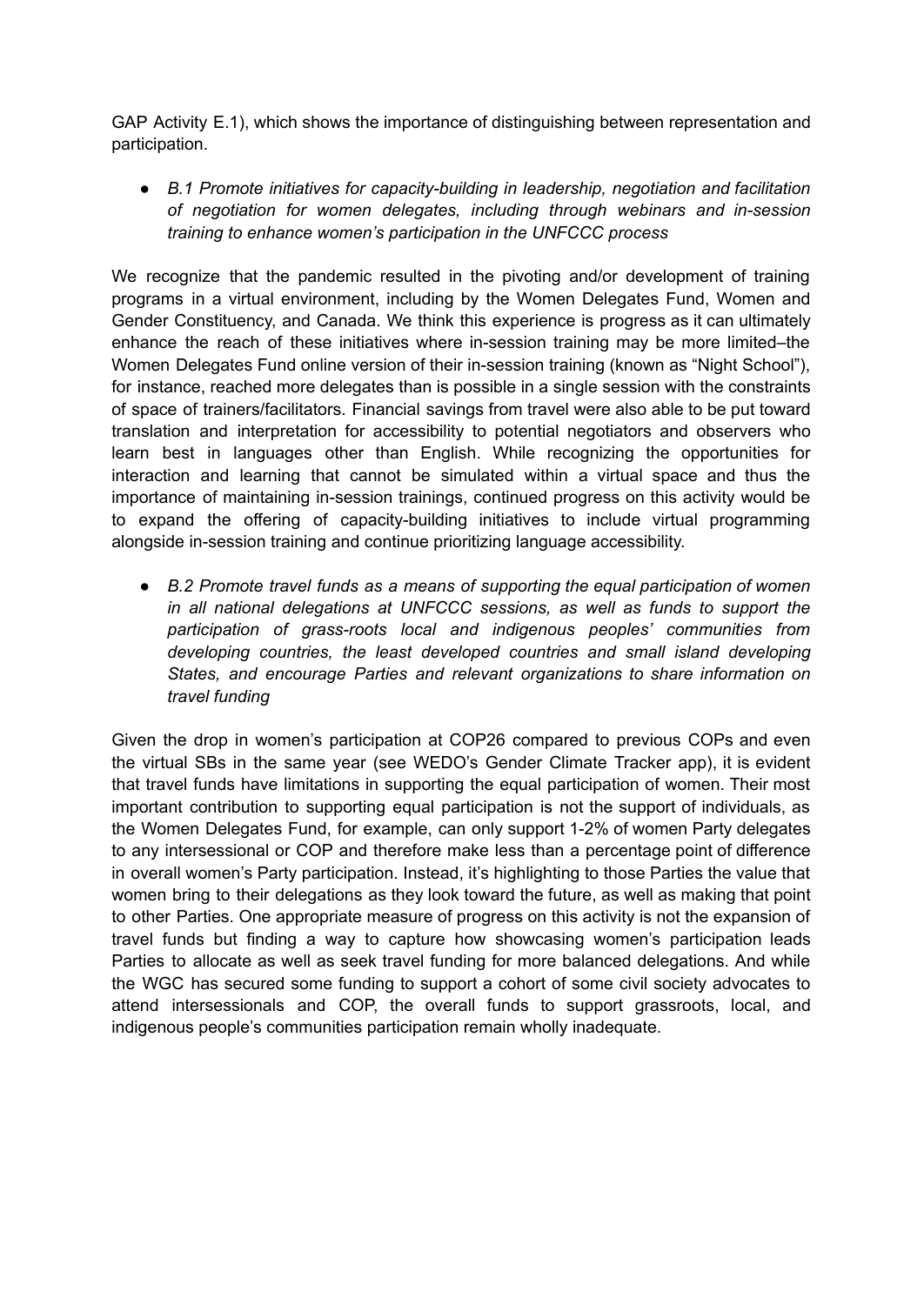#### **Priority Area C: coherence**

*● C.3 Strengthen coordination between the work on gender considerations of the subsidiary bodies under the Convention and the Paris Agreement and other relevant United Nations entities and processes, in particular the 2030 Agenda for Sustainable Development,as applicable*

The Women and Gender Constituency sees various benefits in further improving coherence. Unfortunately, the gender and climate decision of COP26 has not provided guidance to initiate synergies between this year's Committee on the Status of Women (CSW66), that had the priority theme "achieving gender equality and the empowerment of all women and girls in the context of climate change, environmental and disaster risk reduction policies and programmes", and the UNFCCC or LWPG/GAP. The WGC recommends to better incorporate, emphasize and use upcoming synergies in the future beyond "noting the engagement of Parties, the secretariat and other relevant stakeholders in activities and events under the United Nations system related to gender equality and climate change and in line with the gender action plan priority areas". In addition, the 2030 Agenda, the Sendai Framework, the other Rio Conventions and other environmental, human rights and gender equality processes have already addressed gender responsive actions that can be used as best practice and supporting tools in particular when focusing on the increase of effectiveness occurring from coherent gender-responsive integration. The WGC therefore suggests to host a joint event prior to or during COP27 to acknowledge and share outcomes of the sixty-sixth session of the Commission on the Status of Women.

#### **Priority area D: gender-responsive implementation and means of implementation**

*● D.2 Raise awareness of the financial and technical support available for promoting the strengthening of gender integration into climate policies, plans, strategies and action, as appropriate, including good practices to facilitate access to climate finance for grass-roots women's organizations and indigenous peoples and local communities*

The Women and Gender Constituency welcomes some advances in raising awareness of the financial and technical support available for strengthening gender integration into climate policies, plans, strategies and actions made in particular by the operating entities of the financial mechanisms of the UNFCCC and the Paris Agreement, the Global Environment Facility (GEF), the Green Climate Fund (GCF) and the Adaptation Fund (AF), such as through the readiness finance and project preparation support provided by the  $AF<sup>1</sup>$  and the  $GCF<sup>2</sup>$ , and including the planning support for national adaptation plans (NAPs) that the GCF provides. However, a lot remains to be done to move from some basic awareness raising (gender sensitivity as a first step) to ensure integration of gender equality consideration and concerns in climate-related planning and actions (gender-responsiveness) with an aim to ultimately implement these in a gender transformative way that not only addresses concrete climate change challenges but also the underlying systemic, cultural and power structures and barriers that curtail the voice and agency of women and marginalized gender groups in providing climate solutions.

<sup>1</sup> <https://www.adaptation-fund.org/readiness/>

<sup>2</sup> <https://www.greenclimate.fund/readiness>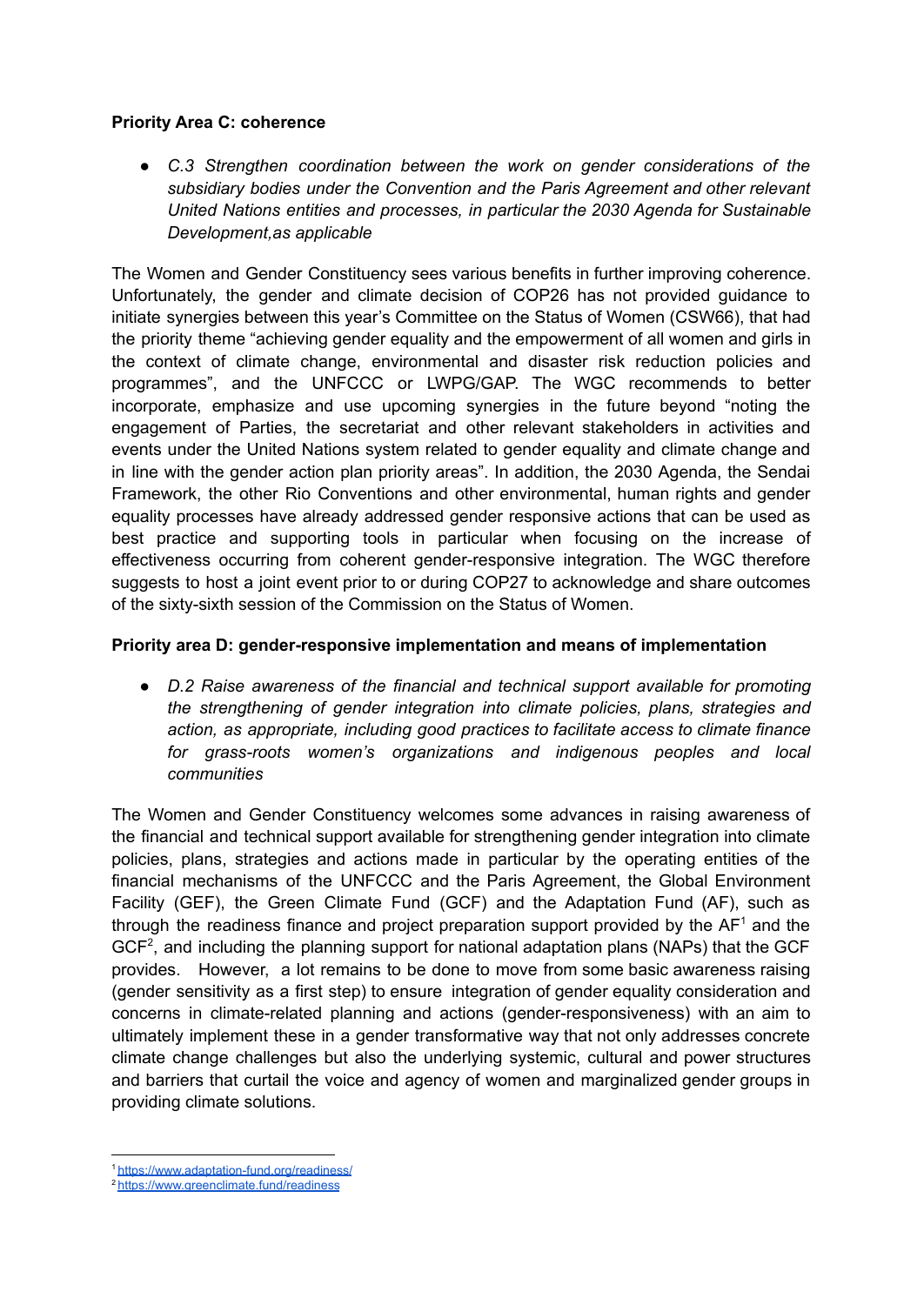*● D.6 Exchange information on lessons learned among Parties that have integrated gender into national climate policies, plans, strategies and action, as appropriate (e.g. information on results, impacts and main challenges), and on the actions that Parties are taking to mainstream gender in any updates thereto, as appropriate*

#### (See also A.1)

The organization of five virtual regional workshops in 2020 by the UNFCCC Gender Team to elaborate case studies, examples and lessons learned on the results, impacts and main challenges that Parties face in the integration of gender into national climate policies, plans, strategies and action and to provide the opportunity of interaction between Parties with knowledge gaps and challenges, and those Parties and entities that have overcome those challenges have been an excellent alternative to in-person workshops during SB sessions and COPs. On one hand, this series provided the opportunity to start the implementation of activities during a global pandemic on the one hand. On the other hand, stakeholders, in particular feminist groups from the regions that do not have the possibility to attend in-person meetings or do not follow the UNFCCC negotiations on a regular basis, were able to participate in the regional workshops. It has also brought together a variety of actors and countries and helped to increase knowledge about the GAP. The efforts for interpretation into regional languages were also well received. Improvements regarding timely communication and advertising should be implemented for similar activities in the future as well as reaching out to stakeholders working on different climate change topics who have less capacities and knowledge regarding gender transformative actions and human rights approaches.

The organization of virtual Gender Marketplaces is welcomed for networking purposes and exchange of experiences on gender responsive climate action. Such a marketplace, however, is not an easy substitute for an in-person marketplace at a UNCCCC session, given the distraction from in-person events, so perhaps the timeline should not be in parallel to in-person UNFCCC meetings. Organizing virtual market places prior to meetings could inform Parties and stakeholders in advance and inform networking exchanges in person.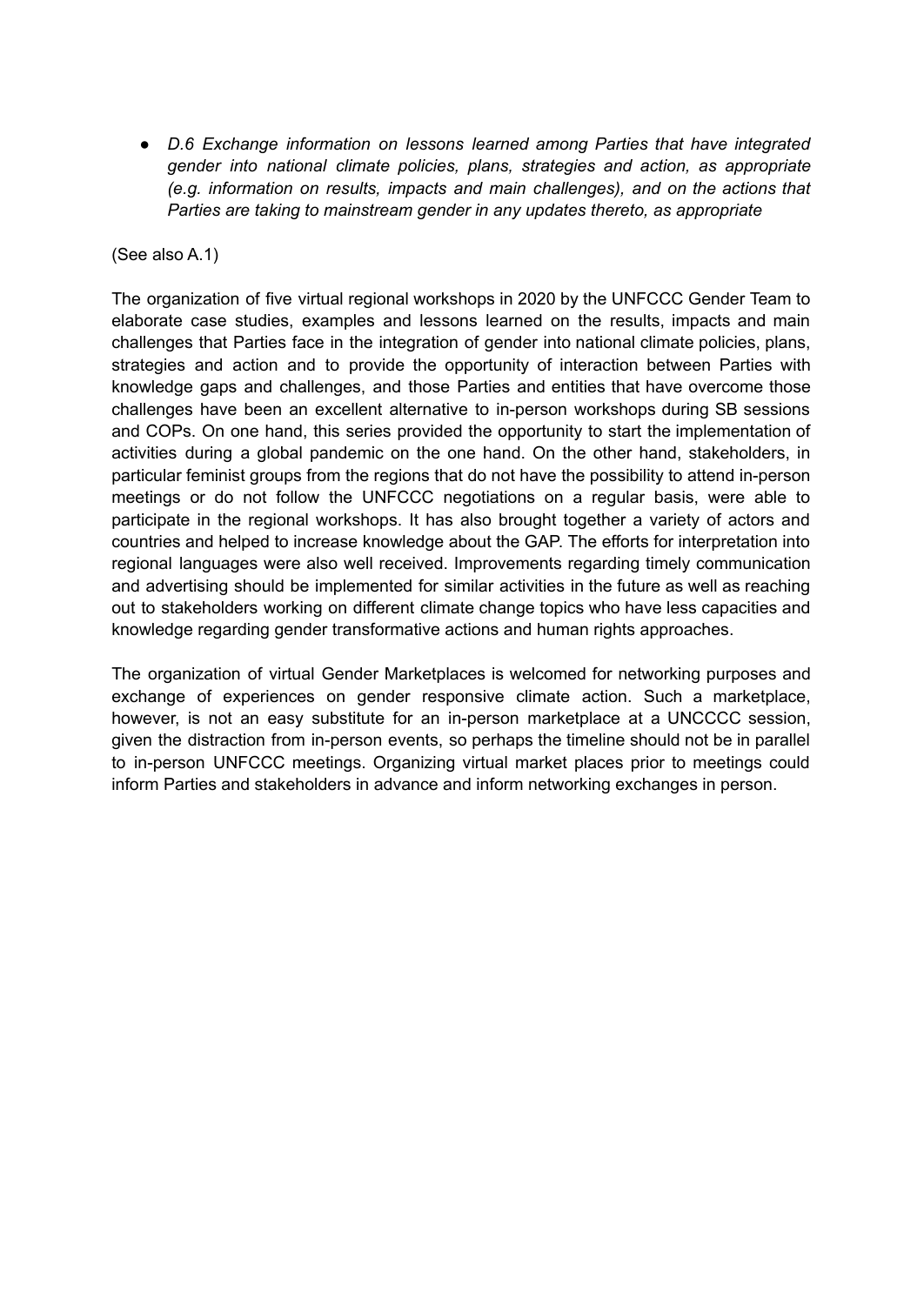## <span id="page-7-0"></span>III. Information on the multidimensional impacts of the coronavirus disease 2019

The COVID-19 pandemic has laid bare the structural inequalities and injustices that are deeply embedded in our social, economic and political systems, built from the exploitation of the world's poor and marginalized, especially women, girls and LGBTQIA+ peoples.

Nothing in recent decades has shown the extent to which care systems are underfunded and undervalued quite like the coronavirus pandemic. In the midst of a public health crisis when the life-saving and sustaining work of health care, elder care and child care is most needed, it is out of reach for many. In many ways, the pandemic has been very different from previous crises. It has destroyed entire economies, changing and disrupting social and mobility patterns and networks, breaking the dichotomy of formal and informal labor and redefining the concept of care work, essential work and who performs it. It has affected access to education on a global scale like never before. By the end of March 2020, UNESCO [estimated](https://en.unesco.org/news/covid-19-school-closures-around-world-will-hit-girls-hardest) that over 89 per cent of the world's student population were out of school or university because of COVID-19 school closures. In many instances, the patriarchal and gendered norms at home, at work and in public spaces have been reinforced, evidenced by everything from the surge of domestic violence to the loss of income and livelihood for women who are often hired in contractual and short-term employment and the increase in women's burden of unpaid care work.

We see today that the economic, social, health and environmental impacts of this crisis will be felt for years to come, especially looking at the huge divide in accessing vaccines globally. On the one hand, this health crisis has illustrated how gender inequalities are increased in many aspects in times of crises and on the other hand the Pandemic is already adding to the burdens already caused by the climate crises. Governments and multilateral institutions' responses have varied. While some have reacted swiftly to strengthen social protection measures and call upon solidarity and cooperation between states, others have failed in delivering their state obligations while resorting to protectionist and austerity programs.

Many governments have even failed in meeting peoples' basic needs like access to water and food, healthcare services or ensuring transparent information. But almost all governments have increased surveillance, curfews and lockdowns, strongly limiting personal freedom, and in many instances accompanied by disproportionate, rights-violating measures by the police or military forces.

Examples and case studies can be found on the website <https://www.feministcovidresponse.com/> created by a broad feminist collective during the pandemic.

**Here are some concrete examples of the multidimensional impacts of the COVID-19 crisis:**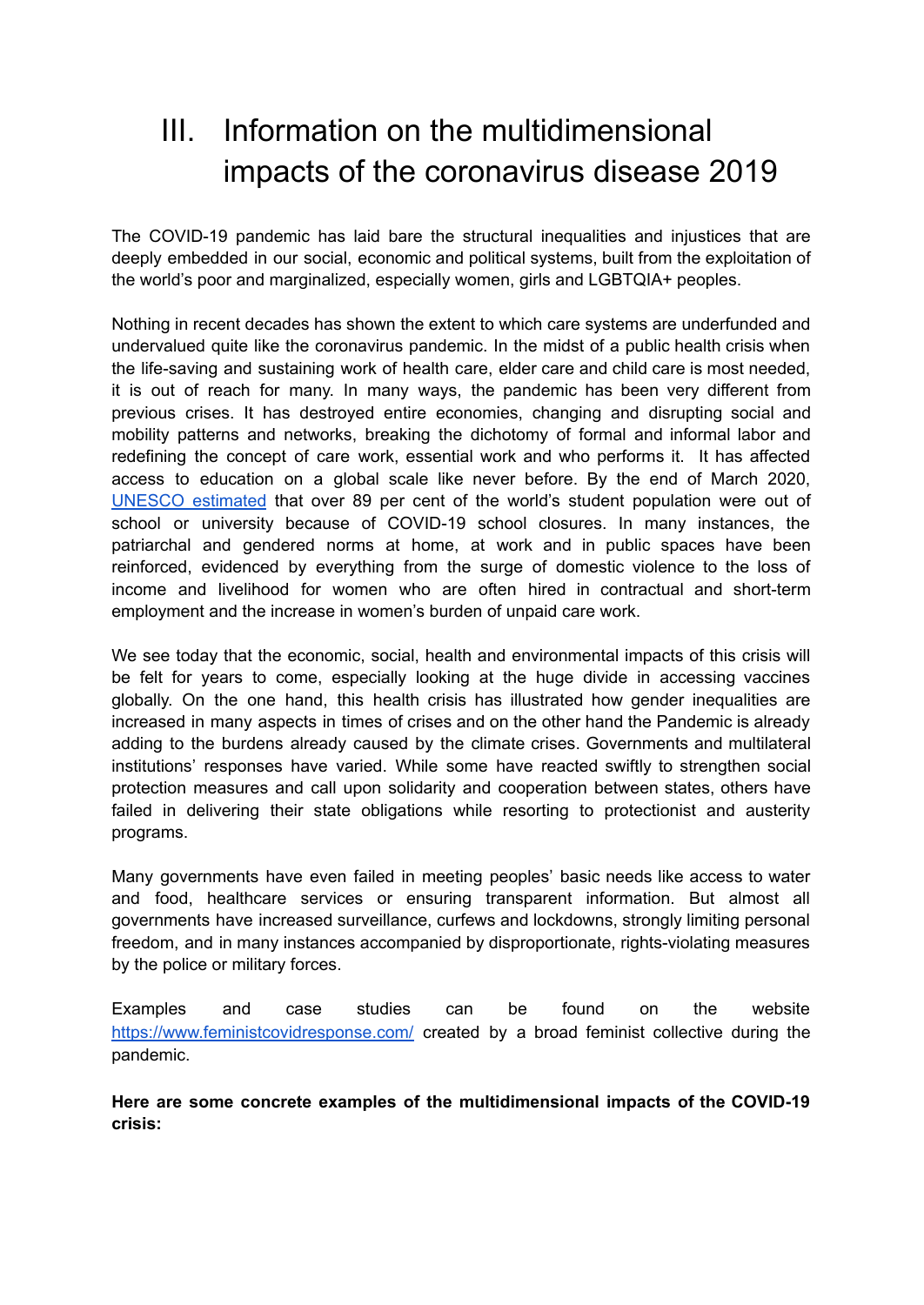**UGANDA:** In May 2020, ARUWE, a Ugandan NGO acting to empower rural women for a sustainable future, conducted a research in Nebbi District (NW Uganda) to assess the impact of Covid-19 on the communities, particularly the girls and women. The research indicated that across all groups interviewed, incidences of sexual and gender-based violence (SGBV) have increased by 20% to 80%, with a strong increase in severity. Most of these remain unreported for personal, cultural & economic reasons - more than 90% of the target group live below the poverty line; the enforced closure of enterprises forced people to seek alternative means of income with 2% engaging in sexual activities for money. 60% consumed all personal and household savings for food and essentials, while 30% used all of their business capital and liquidated productive, and other household assets. Food insecurity and hunger devastated the population with households reducing intake to either 1 meal p/day or every 2 days. In addition to restrictions in attending agricultural fields, this was due to a lack of income and to disrupted local and national supply chains. Village Health Teams and staff at Nebbi Hospital reported a 50% reduction in girls & young women accessing sexual and reproductive health (SRH) services due to lockdown of public transport. Further, because of failing supply, most medical centres were unable to provide SRH medical interventions. These factors significantly impacted already extremely vulnerable groups within the communities.

**MOROCCO:** In Morocco, women represent 58% of medical personnel and 67% of paramedical personnel (nurses, technicians). Therefore, they are more highly exposed to the risks of contamination by COVID-19. 30% of women eligible for prenatal and postnatal care have had to renounce these services during the sanitary lockdown. Among households concerned with reproductive health, 34% of them have not been able to access health services during that same period. $3$  Since the start of the lockdown, women have spent 6 times more time as men on housework, which has affected their professional occupation. In addition, the pandemic has particularly affected women's employment, with more temporary shutdowns in sectors with high levels of female staff, like hotels and restaurants.

To deal with the crisis, Moroccan authorities paid compensation to workers registered at the National Social Security Fund (*Caisse Nationale de Sécurité Sociale*, CNSS) at the start of the lockdown. However, the rate of women in vulnerable employment (informal or unpaid) is 64,6%, against 47,3% for men, therefore they are less likely to be registered at the CNSS. COVID-19 compensation was also granted to people who were not registered at CNSS, if they were issued a card (called "*Ramed"*) to benefit from the medical assistance scheme for economically disadvantaged people (*régime d'assistance médicale aux personnes économiquement défavorisées*). However, these cards are assigned per household and usually carry the name of the husband.

The lockdown period also led to an upsurge of various forms of violence against women and girls. Reacting to the strong increase of violence reported on social media, the national authorities set up an electronic complaint & notification system.

<sup>&</sup>lt;sup>3</sup> HCP, 'Communiqué de presse du Haut-Commissariat au Plan à l'occasion de la journée mondiale de la population.' (2020). Available at :

[https://www.hcp.ma/Communique-de-presse-du-Haut-commissariat-au-Plan-a-l-occasion-de-la-Journee-Mondiale-de-la-Popula](https://www.hcp.ma/Communique-de-presse-du-Haut-commissariat-au-Plan-a-l-occasion-de-la-Journee-Mondiale-de-la-Population_a2567.html.) [tion\\_a2567.html.](https://www.hcp.ma/Communique-de-presse-du-Haut-commissariat-au-Plan-a-l-occasion-de-la-Journee-Mondiale-de-la-Population_a2567.html.) Accessed 22/09/20.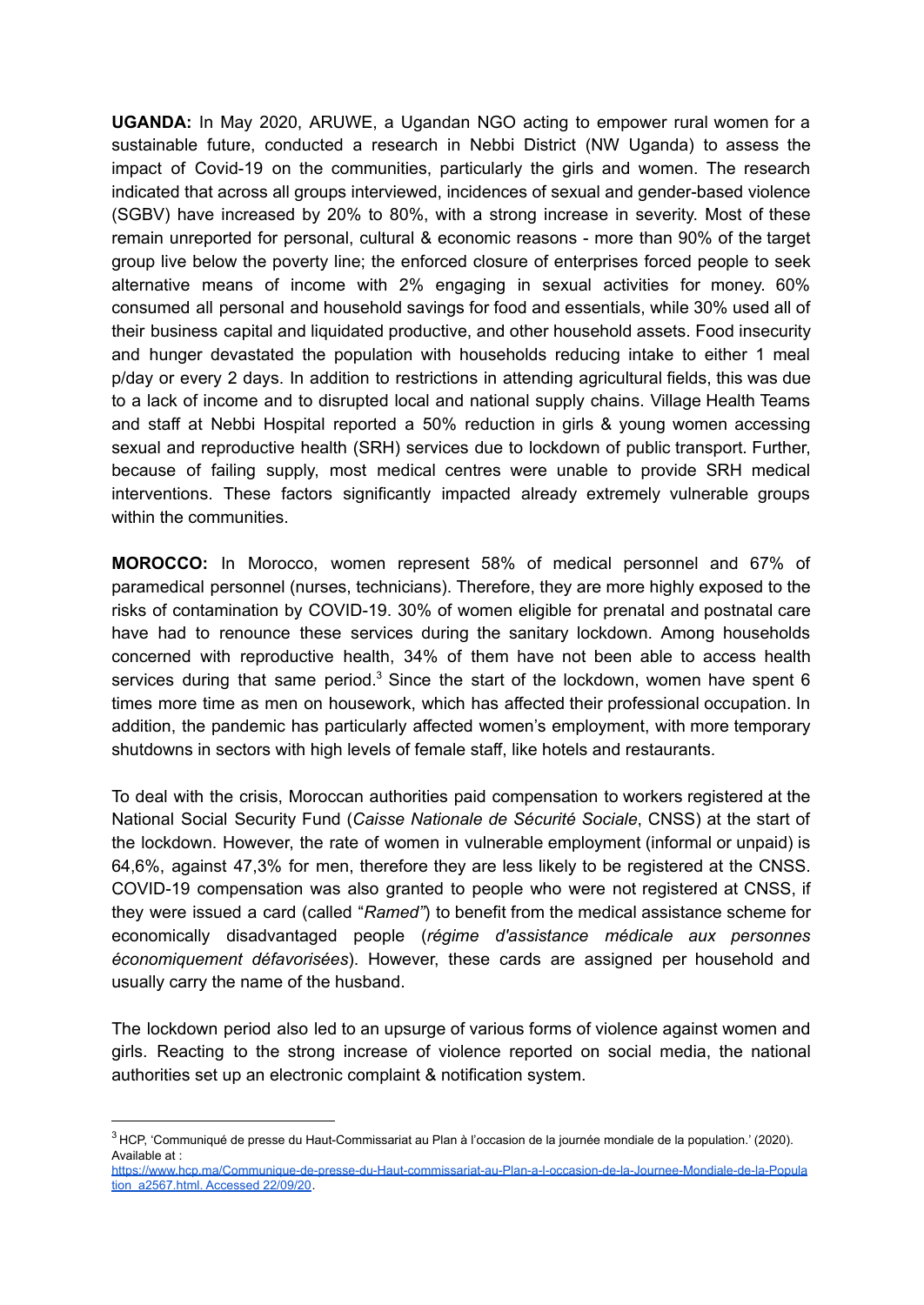## <span id="page-9-0"></span>IV. Reflections on areas for improvement

The Women and Gender Constituency feels that while some important measures have contributed towards some further advancements under this GAP activity, a lot remains to be done to move from some basic awareness raising (gender sensitivity as a first step) to ensure integration of gender equality consideration and concerns in climate-related planning and actions (gender-responsiveness) towards gender-transformative outcomes.

#### **Activity-Specific Reflections**

The following comments speak to some specific GAP activities.

*● D.2 Raise awareness of the financial and technical support available for promoting the strengthening of gender integration into climate policies, plans, strategies and action, as appropriate, including good practices to facilitate access to climate finance for grass-roots women's organizations and indigenous peoples and local communities*

The operating entities of the financial mechanisms of the UNFCCC and the Paris Agreement, the Global Environment Facility (GEF), the Green Climate Fund (GCF) and the Adaptation Fund (AF), which are at the forefront of some of the observed advances, are also the actors that have the power and capacity to rapidly scale up and further improve on some initial measures to ensure integration of gender equality consideration and concerns in climate-related planning and actions (gender-responsiveness) towards gender-transformative outcomes.

While for example existing readiness finance support programs set up by the  $AF<sup>4</sup>$  and the  $GCF<sup>5</sup>$  are welcome and include the option to provide targeted finance support to strengthen the gender capacity and gender expertise of climate finance implementing entities (including direct access national and regional accredited entities from developing countries), these support grants are not sufficient, treated mostly as a separate and unconnected activities and often not targeted towards or connected with dedicated support for comprehensive gender integration in the development of climate strategies and plans. As an example, while the GCF supports the development of national adaptation plans (NAPs) through its readiness finance support (with up to US\$ 3 million per country), it does not sufficiently guide countries receiving this support toward making the comprehensive integration of gender considerations a core result of the NAP development process and outcome.

Similarly, while both the AF and the GCF offer some project preparation funding (including in the GCF with significant project/program preparation grants of up to US\$ 1.5 million), both funds could do better in ensuring that as part of such financially supported project design and development gender integration – through accompanying gender analysis or preparatory field studies – is put at the core of project genesis. Instead, gender considerations of many project proposals is often treated as an 'add-on' in fulfilling some formal gender requirements (such as a mandated project gender analysis as part of project documentation submitted for funding approval under the gender policies of the GCF or the

<sup>4</sup> <https://www.adaptation-fund.org/readiness/>

<sup>5</sup> <https://www.greenclimate.fund/readiness>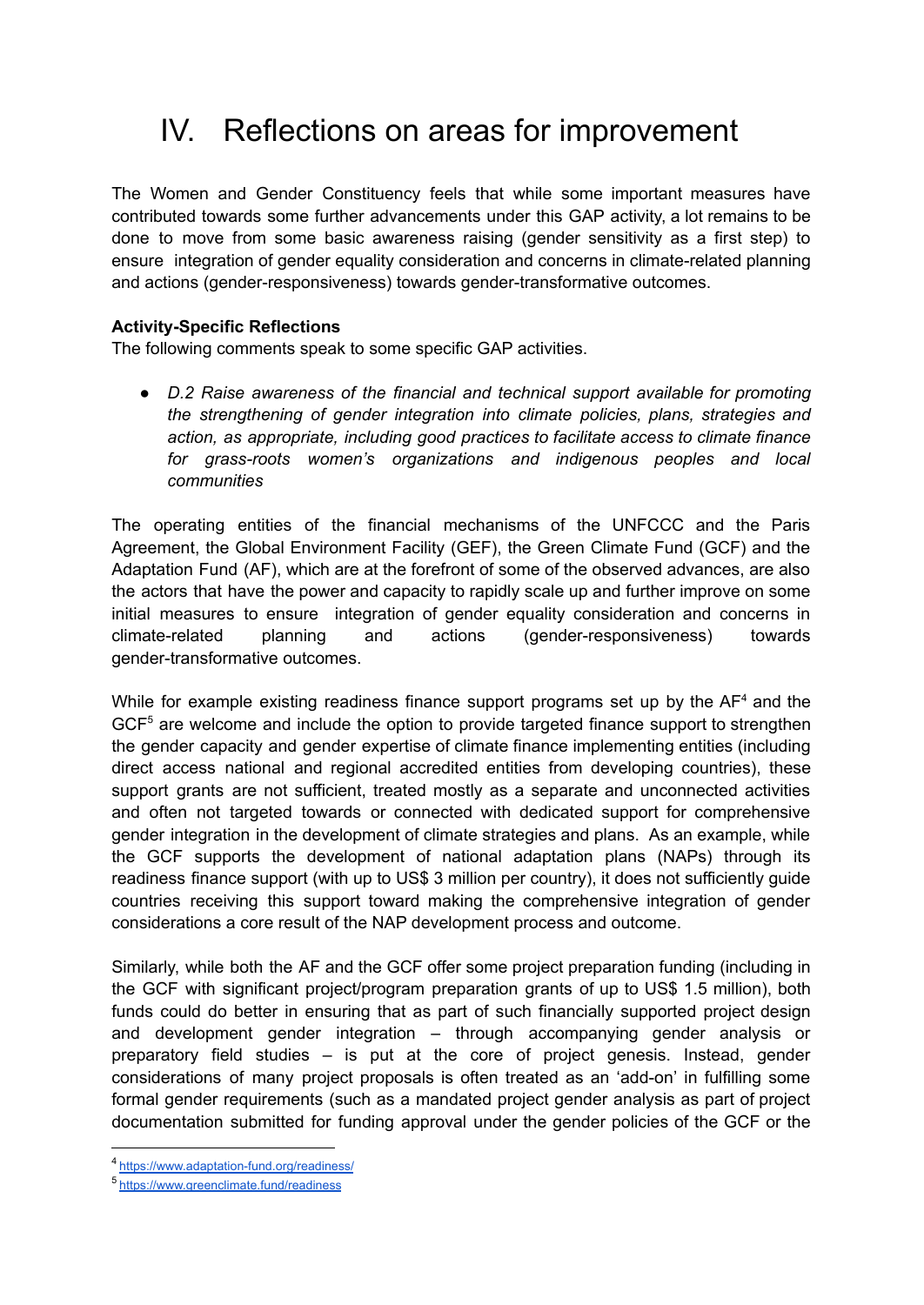AF) but without meaningful integration into the project implementation itself. Underscoring this point, a recent study of the gender integration efforts of 30 funded GCF projects and programs showcases that the findings of many good gender assessments (often undertaken separately by specialized gender consultants that are external to project development teams and not included in project management units) do not filter back into targeted actions and commitments for project implementation. $6$  This holds also true with respect to project budgets, which lack a true gender budgeting (instead often only budgeting minimal separate amounts for gender-specific activities under a separate project-specific gender action plan as required under the updated GCF gender policy).

With respect to facilitating access to climate finance for grass-roots women's organizations and indigenous peoples and local communities, most climate finance providers, including the multilateral climate funds under financial mechanisms of the UNFCCC and the Paris Agreement, fall woefully short.<sup>7</sup> Access to climate finance, including through multilateral climate funds, focuses primarily on country-level access, not community level or local government level access. Multilateral climate funds remain largely inaccessible for women's organizations and gender groups, indigenous peoples and local communities, as opportunities to directly access climate funds largely do not exit, with few notable exceptions (such as the Small Grants Programme under the GEF 8 , or the Dedicated Grant Mechanism for local communities and Indigenous People under the Forest Investment Program of the MDB-administered Climate Investment Funds<sup>9</sup>). Access is generally conditioned on accreditation of implementing agencies to a fund. Most accreditation requirements are geared toward financial institutions and impossible to fulfill for most civil society and community groups (with the exception of some large international NGOs). Unfortunately, the "trickle down" approach of channeling climate financing through much larger accredited actors that then should consider and allow financial access to feminist groups and women's organizations is not working. By some accounts less than 10 percent of dedicated climate finance reaches the local level, although adequate accounting is difficult, as local finance provision is not routinely tracked and audited.<sup>10</sup> The share of climate finance provided for women and feminist groups is even more miniscule. An OECD study found that of the climate-related development assistance that also addressed gender equality in 2018-19, only US\$ 43 million, and thus only around 0.3 percent, went to "feminist, women-led and women's rights organisations and movements and institutions".<sup>11</sup>

The Women and Gender Constituency feels that much more can be done. Several solutions are technically feasible, have been proven to be workable and effective, and could be easily replicated on a grand scale, but remain politically difficult, not the least owing to the self-interest of the established players in the system (including the MDBs and UN agencies profiting from the current multilateral climate finance system as implementers of choice). Attention has to be placed on increasing the accessibility of climate finance by prominently anchoring the principle of subsidiarity – the provision of climate finance at the most local

 $7$  This sections draws heavily on the following analysis[:](https://www.unwomen.org/sites/default/files/Headquarters/Attachments/Sections/CSW/66/EGM/Expert%20Papers/Liane%20SCHALATEK_CSW66%20Expert%20Paper.pdf) <sup>6</sup> <https://us.boell.org/en/2021/10/26/more-add-evaluating-integration-gender-green-climate-fund-projects-and-programs>

[https://www.unwomen.org/sites/default/files/Headquarters/Attachments/Sections/CSW/66/EGM/Expert%20Papers/Liane%20SC](https://www.unwomen.org/sites/default/files/Headquarters/Attachments/Sections/CSW/66/EGM/Expert%20Papers/Liane%20SCHALATEK_CSW66%20Expert%20Paper.pdf) [HALATEK\\_CSW66%20Expert%20Paper.pdf](https://www.unwomen.org/sites/default/files/Headquarters/Attachments/Sections/CSW/66/EGM/Expert%20Papers/Liane%20SCHALATEK_CSW66%20Expert%20Paper.pdf)

<sup>8</sup> https://sap.undp.org/

<sup>9</sup> <https://www.dgmglobal.org/>

<sup>&</sup>lt;sup>10</sup> See for example research by IIED, available at: https://www.iied.or[g](https://pubs.iied.org/10178iied)/climate-finance-not-reaching-local-level, including [https://pubs.iied.org/10178iied.](https://pubs.iied.org/10178iied)

<sup>11</sup> <https://www.oecd.org/dac/financing-sustainable-development/financing-for-the-gef-action-coalitions-web-june.pdf>.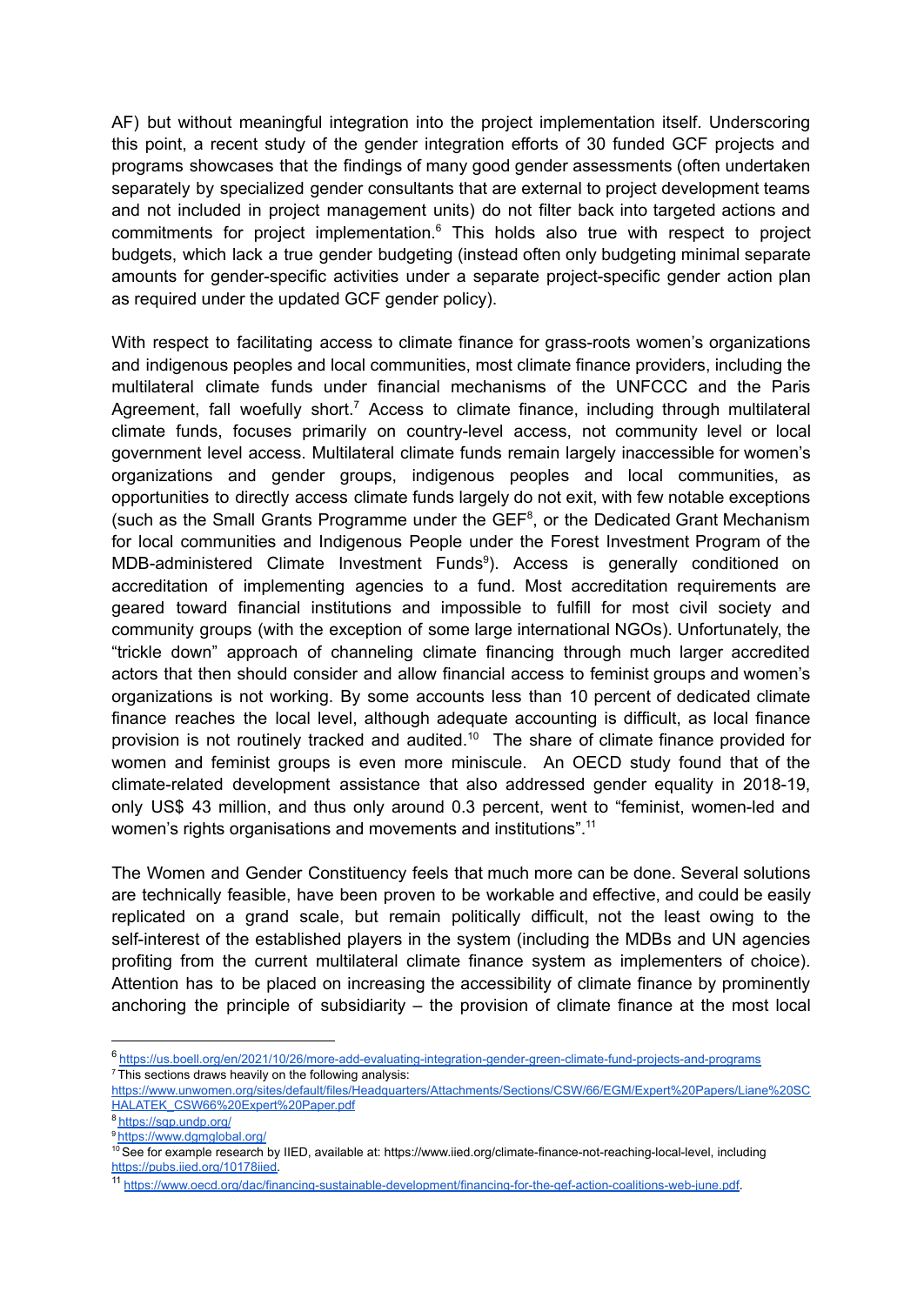level possible – in climate finance allocation and decision-making. Devolving financial decision-making on climate actions to the local level could for example be accomplished by expanding Enhanced Direct Access (EDA) modalities, such as already applied under the Adaptation Fund and currently implemented as a pilot program under the  $GCF<sup>12</sup>$ . EDA allows implementation arrangements focused on setting up national or sub-national small-grants facilities with provision of small grants at sub-national and local levels with conditions and reporting requirements cognizant of the realities and capacity constrained of women's groups. There is also no reason why international implementing agencies (including MDBS and UN agencies), with their often multi-component larger projects, could not routinely include such facilities as one project component in their proposals submitted for support to multilateral climate funds; this could for example be a mandatory component of every adaptation project that claims to support local adaptation efforts.

In addition, the funds could establish such financing schemes also at the fund level (meaning under the control of the fund secretariats and not dependent on country endorsement) to allow local groups and women organizational facilitated access irrespective of national government support and approval.

*● D.5 Engage women's groups and national women and gender institutions in the process of developing, implementing and updating climate policies, plans, strategies and action, as appropriate, at all levels*

Ambitious climate action does not only refer to emission reduction targets but also to ensuring that through those targets the transformation of economies and societies is achieved in a feminist way, leaving no one behind. The accelerating timeline of worsening climate impacts on lives, livelihoods, biodiversity, and ecosystem functioning marks this as the last chance for countries to make their ambition reflective of the promises to aim towards keeping warming under 1.5 degrees while respecting human rights.

Gender issues were not adequately reflected in the first round of NDCs.<sup>13</sup> When WEDO [analyzed](https://wedo.org/wp-content/uploads/2020/12/GenderNDCs_FINAL_Dec2020.pdf) the 18 first new and updated NDCs in December 2020, the prevalence of references to gender and/or women suggested improvement over the first INDCs/NDCs submitted and analyzed in 2016. Norway was the first Annex I country which included a reference to women or gender and several Parties who did not reference women or gender in 2016 did so with these NDCs, some in ways that were quite substantive. The analysis was continued next in April 2021, which also supported that continued trend: the majority of the 40+ new and updated NDCs referenced women and/or gender. This continued to hold true as more new and updated NDCs were analyzed later in the year, as reflected in WEDO's Gender Climate Tracker, the CARE [reporting](https://careclimatechange.org/report-card-update-where-is-gender-equality-in-national-climate-plans-ndcs-june-2021/) using the GCT methodology, [IUCN's](https://genderandenvironment.org/gender-and-ndcs-2021/) review of gender in NDCs, and the NDC [synthesis](https://unfccc.int/sites/default/files/resource/cma2021_08E.pdf) report. In addition, information on the participatory processes for informing the development of NDCs is often provided in more detail in the new and updated NDCs than the first round. A majority of those first new/updated NDCs mention some process for input from stakeholders such as youth, Indigenous People, and civil society, a trend that continued throughout the year as new/updated NDCs were submitted.

<sup>12</sup> <https://www.greenclimate.fund/eda>

<sup>&</sup>lt;sup>13</sup> WEDO 2016: In total 64 of 190 NDCs included a reference to women or gender. All 64 countries that included agender reference were non-Annex I(developing) countries and women or gender were most commonly mentioned in relation to adaptation (27 countries), followed by mitigation (12 countries). 22 countries referred to women or gender as a cross-cutting issue mainstreamed across several sectors. .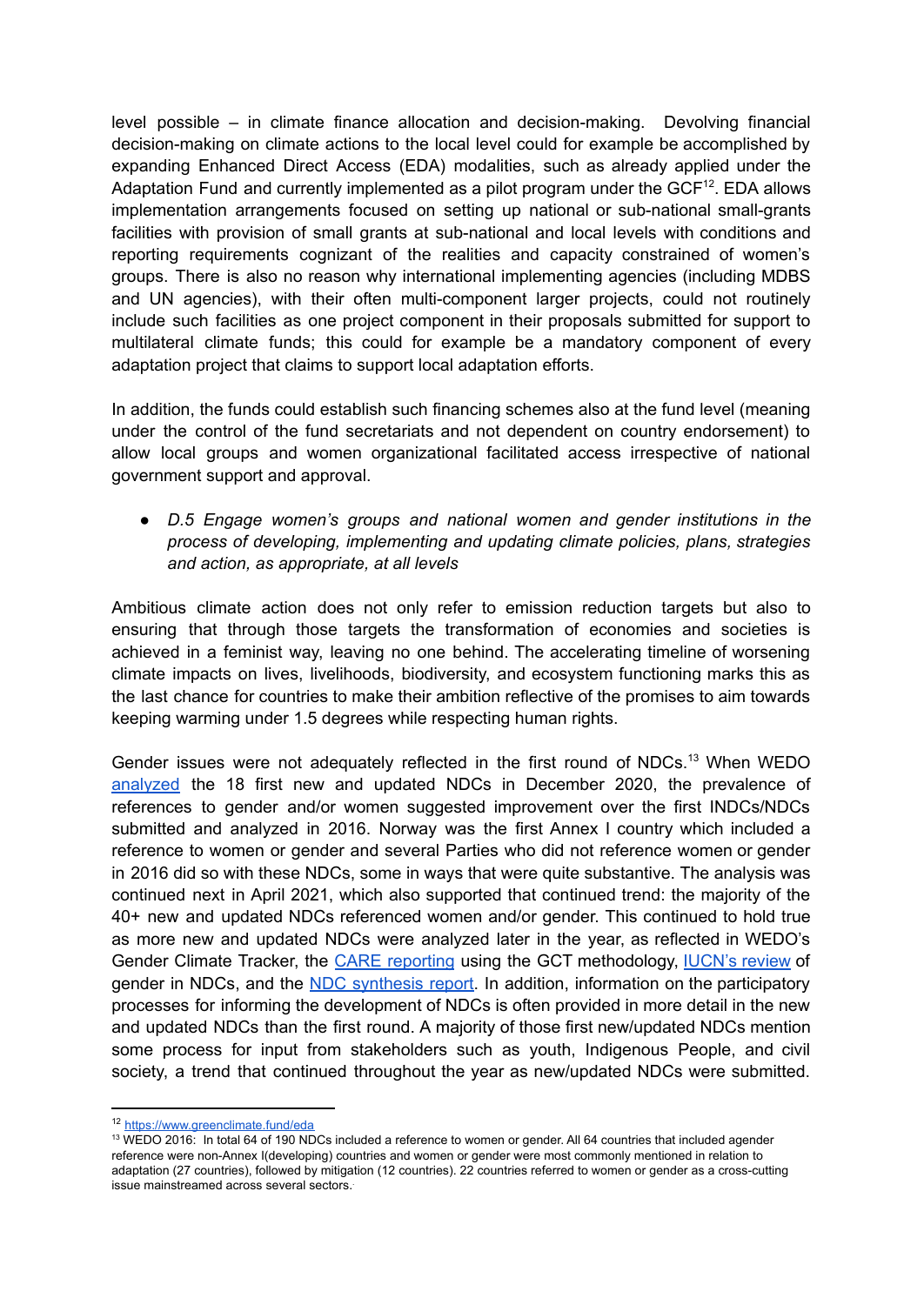This comparative progress, though, and greater likelihood of a gender reference, however, and some key examples of robust integration, should not obscure that the majority of NDCs continue to inadequately address and integrate gender.

Gender-justice can only be achieved if there are opportunities for meaningful participation for women and girls in their full diversity, and if the NDC can be shaped to serve communities' needs. Though whether the processes outlined by the NDCs were adequate is something for in-country advocates to comment on (and published analyses can be submitted through the GCT Resource Form), the aspiration and intent to demonstrate inclusivity and input is a positive trend. A full analysis of all NDCs, additional commitments made during COP26 and other climate action policies, though, does not necessarily put more light on the status of gender responsive climate action as implementation is now key to address the climate crises. The monitoring and analysis of implemented climate action by feminist organizations is needed to shed more light on the quality of plans regarding their human rights committments. This requires adequate funding of women, gender and feminist organizations and the implementation of gender responsive climate action in all sectors. Any further delay of transforming into low-emission societies will risk gender equality and human rights overall. Therefore, the Global Stocktake must be used not only as a tool to increase emission reduction targets but to evaluate to which extent gender responsive climate action has been actually implemented, moving us all into the needed low-carbon transformation.

*● E.1 Strengthen the monitoring and reporting on women in leadership positions within the UNFCCC process in the context of the gender composition report referred to in paragraph 15(b)of this decision and including through case studies*

Although, being one of the earliest addressed issues relating to gender equality, gender balance in the UNFCCC process is far from being achieved. The percentage of women members in various boards and bodies of the UNFCCC is in average clearly below 50% with the exception of the Adaptation Committee (AC) and the Paris Committee on Capacity-Building (PCCB) reaching for at least three years in a row 50% or more women members of the body or board. The same is true for data on women's participation on their national Party delegations at UNFCCC meetings. The percentage is usually lower during COPs compared to intersessional meetings indicating a lack of women's leadership positions not only among negotiators but also ministers, state secretaries and similar positions. Nevertheless, research shows that gender imbalances differ across countries and regions. Women's participation in Eastern and Western Europe, for example, is above 45% on an annual basis, while it hovers in the low 30's in Africa and the Asia-Pacific region. These differences can also be seen when looking at participation by UNFCCC negotiating blocks, with countries from the African Group, Least Developed Countries (LDCs), and OPEC having less representation of women on national delegations.<sup>14</sup>

In addition, experiences show that COP18's Decision 23/CP.18, on promoting gender balance and improving the participation of women in UNFCCC negotiations are not well known among negotiators throughout different negotiation streams. Gender equality and human rights advocates need to emphasize each session and when new bodies are established the demand of ensuring gender balance. Therefore, as WGC we suggest the following improvements:

<sup>&</sup>lt;sup>14</sup> All data cited were collected and published on WEDO's Gender Climate Tracker [\(www.genderclimatetracker.org\)](http://www.genderclimatetracker.org)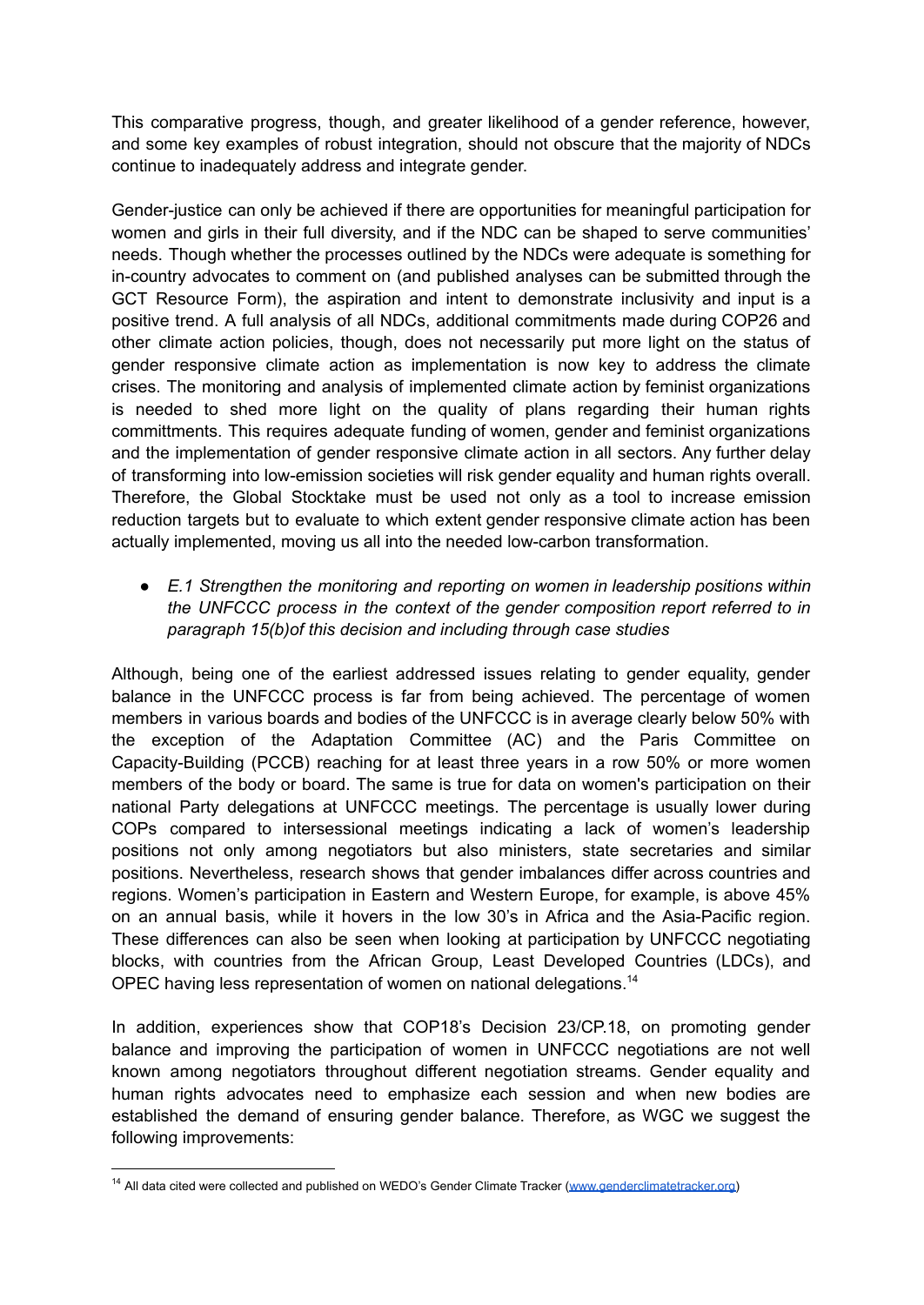- Monitoring and reporting on gender compositions within the UNFCCC process should be improved by reporting data not only by a certain cut-off date but by reporting numbers across a time span of three to five years. While positive examples should be emphasized and be provided as good practice to other bodies, the lack of gender balance should be taken up in meetings of respective bodies not showing clear improvements throughout the years.
- While improvements of challenging gender-binaries have been undertaken by side events' statistics and for nominations for SB sessions and COP, delegations and bodies remain in gender binaries which should be challenged by offering options going beyond gender binaries.

#### **Targets, Indicators & Coherent Agenda**

Although all highlighted milestones achieved in this enhanced work programme and action plan, there are still significant weaknesses and gaps in the GAP. Indeed, a high share of activities do not go beyond capacity building and information sharing. After five years since the first adoption of a Lima work programme on gender, activities should have gone beyond that. Throughout the decision, gender is often used as a synonym for women. This is an anachronistic and inconsiderate approach of the many gender-non-conforming people who are increasingly demanding representation and visibility in the UNFCCC process and at the grassroots level. The gender action plan still lacks quantifiable indicators and targets for measuring its progress. Without clarity on clear indicators, what needs to be achieved within 5 years, there is a high risk that too little will be achieved too late. The following recommendations can still be implemented or should be considered in the future:

- The timeline provided in the GAP has focused on the first years of implementation. Due to the Pandemic, some of these activities are delayed. However, monitoring of the GAP is challenging due the high number of activities, their broad scope and missing targets. The GAP implementation could be catalyzed and progress could be better measured for example by defining focus areas and next steps to implement the GAP each year.
- Above all, it is urgent that the financial commitments called upon in the Lima work programme are rapidly translated into concrete means to implement the GAP, otherwise it will be completely jeopardized.
- As a main recommendation for any next phase for work on gender, and also considered an 'area for improvement' the WGC finds that actions require clear targets and indicators to be able to evaluate progress, and suggests an annual progress indicator report by the Secretariat that reviews actions and initiatives to advance all gender mandates under the Convention, and provides an analysis of any gaps.
- For example: There should be qualitative and quantitative indicators added to the action plan to help Parties establish benchmarks for progress, particularly when it comes to implementation and access to finance, and to be able to facilitate support where gaps persist. Capacity building for a range of stakeholders on methods for gender analysis, as well as guidance to financial mechanisms on methods for advancing gender-responsive finance were two of the most discussed issues in workshops and dialogues on the gender action plan. Certainly, next phase activities should address this but indicators should be established to measure the success of these initiatives, such as, the # of countries implementing and reporting on gender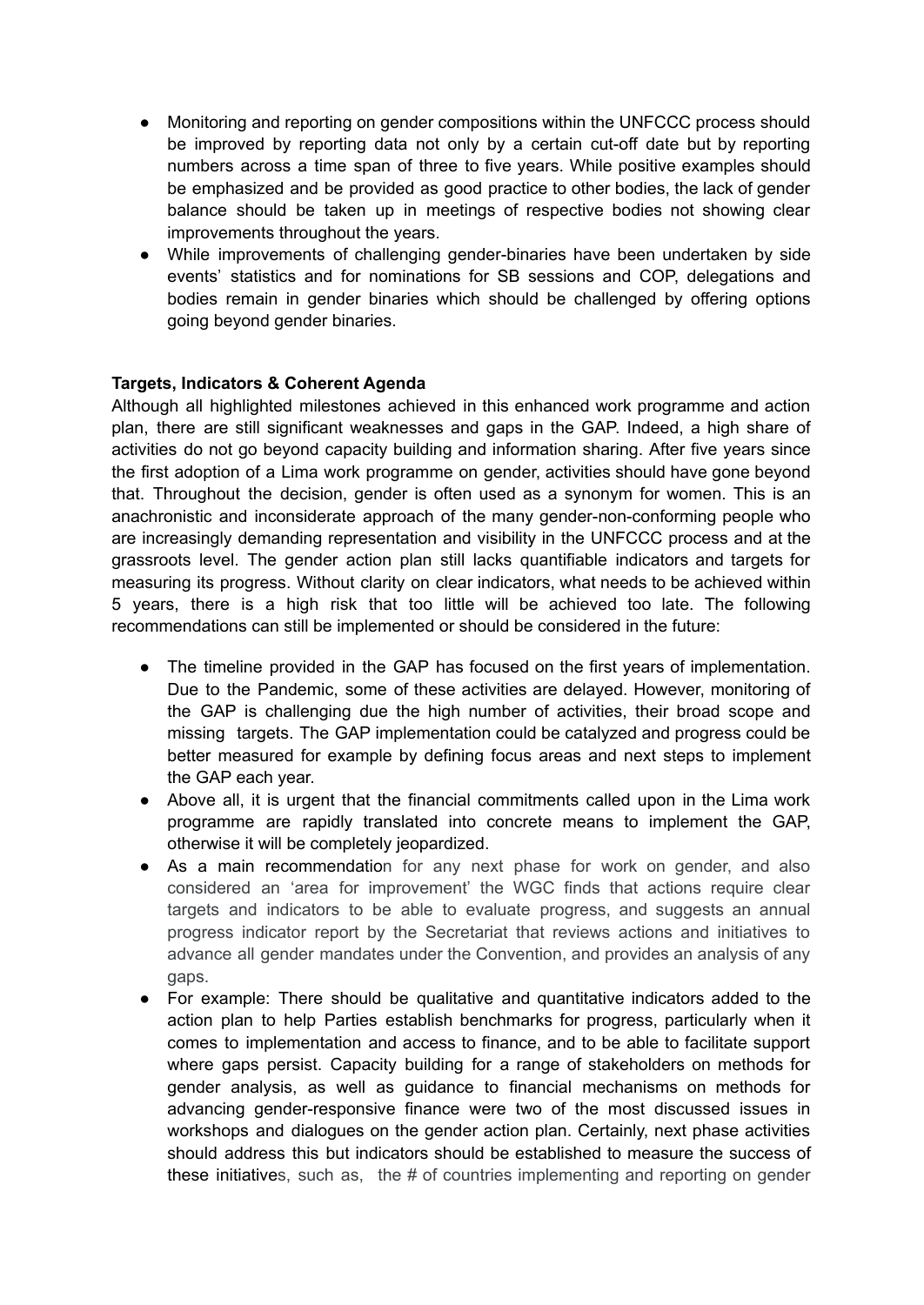related climate activities; the amount of allocated resources at national level targeting gender-related programming; the # of country planning documents with gender considerations, etc. This will also help to inform the starting Global Stocktaking.

● Furthermore, the WGC views that support for implementation of gender work would be further buoyed by the creation of a formal community of practice / community of experts linked to the UNFCCC to support the knowledge sharing, communications, and capacity building activities under the action plan.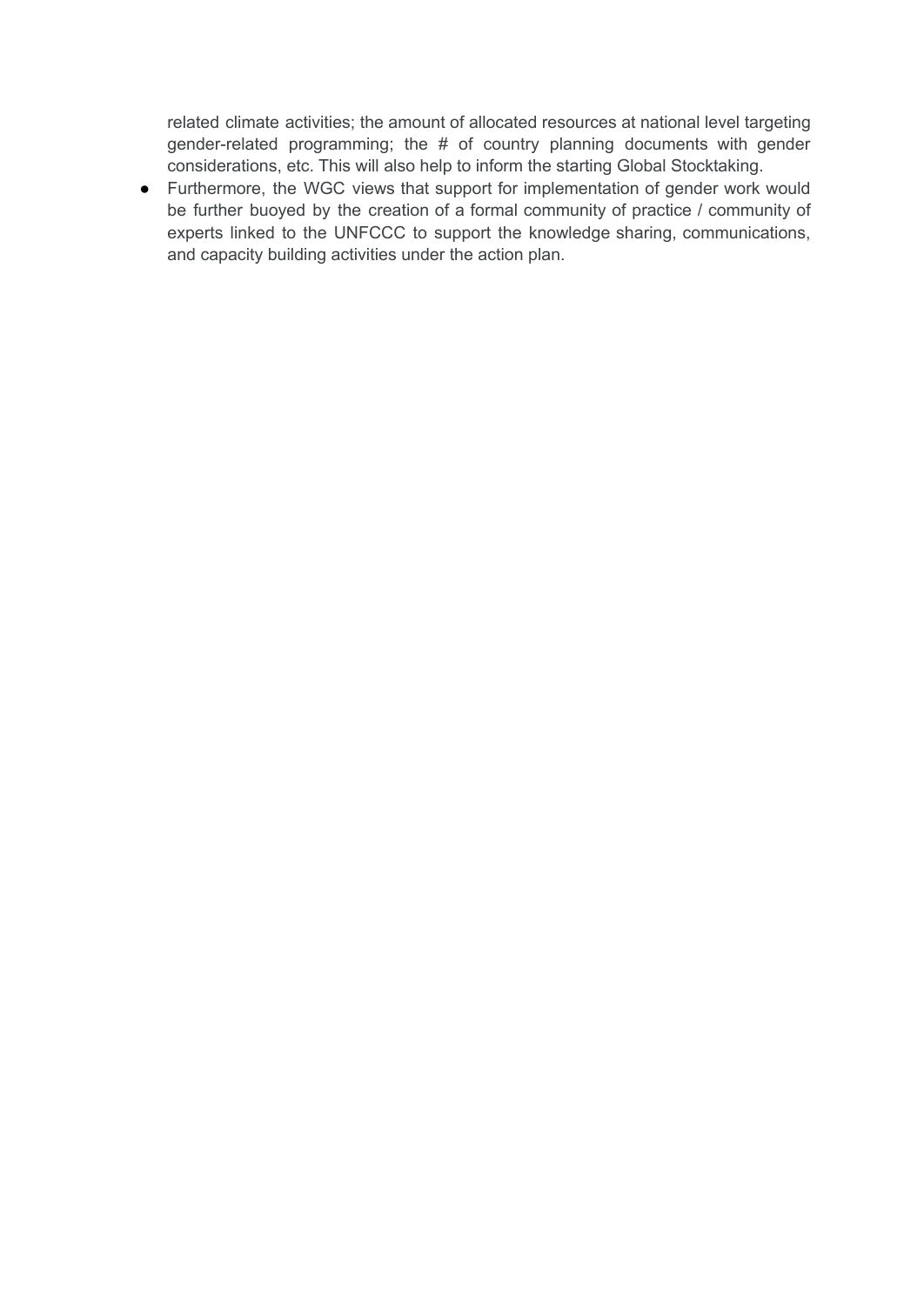## <span id="page-15-0"></span>V. Reflections on further work to be undertaken

#### **Just Transition**

The Enhanced LWPG frames the LWPG and GAP as "Taking into account the imperative of a just transition of the workforce when implementing the gender action plan". In addition, research by the ILO indicates that unless action is taken to overcome gender disparities in the industrial sector in the transition to a low-carbon economy consistent with the objectives of the Paris Agreement, by 2030, the share of women in employment will be 0.03 per cent lower globally than in a business-as-usual scenario as male-dominated industries gain prominence (e.g. renewable energy, manufacturing, construction). The WGC feels that more action under the gender action plan should focus on building capacity initiatives and learning opportunities to discuss the integration of gender into long term strategies towards low carbon economies. In this regard we would recommend a specific dialogue under the SBI focused on "gender considerations in the context of just transition and decent work, and economic diversification."

#### **Loss and Damage**

The implementation of the LWPG and GAP should better reflect the following: 1) Ways to ensure that any activity to address loss and damage must have an explicit gender lens to ensure they do not exacerbate existing inequalities, but instead reduce them; 2) Any attempt to account and understand the extent of loss and damage should include non-economic loss and damage and ensure that women's voices are heard in discussions around loss and damage finance. 3) Women's knowledge and experience should be included in all stages – from planning and implementation, through to monitoring and evaluation of activities relating to loss and damage activities. 4) Women's community-based and collectively held knowledge is vital in responding to it and gender-justice should be central in any actions to address loss and damage. 5) The imperative of a loss & damage mechanism as a part of the just transition fund to compensate for past projects that have generated negative effects.

The gendered experience of climate change manifests in food insecurity, impacts to both physical and mental health and in some cases, gender-based violence. Droughts and floods damage harvests which means households have to find other ways to bring in income and buy the food their families need. This increased workload leaves women with very little time for other income generating activities or taking part in community life, a problem further compounded by social expectations of women's role in society. As associated losses and damages mount, communities in climate vulnerable developing countries will need assistance across the entire spectrum of loss damage; to avert, minimise and address it.

Women experience unequal access to resources and decision-making processes, with limited mobility in rural areas. Migration, a common mechanism to address loss and damage, is often only an option for men who move to find economic opportunities and women and girls are left behind to face worsening climate impacts<sup>15</sup>. Women representatives

<sup>15</sup> <https://www.nature.com/articles/s41599-020-0443-2>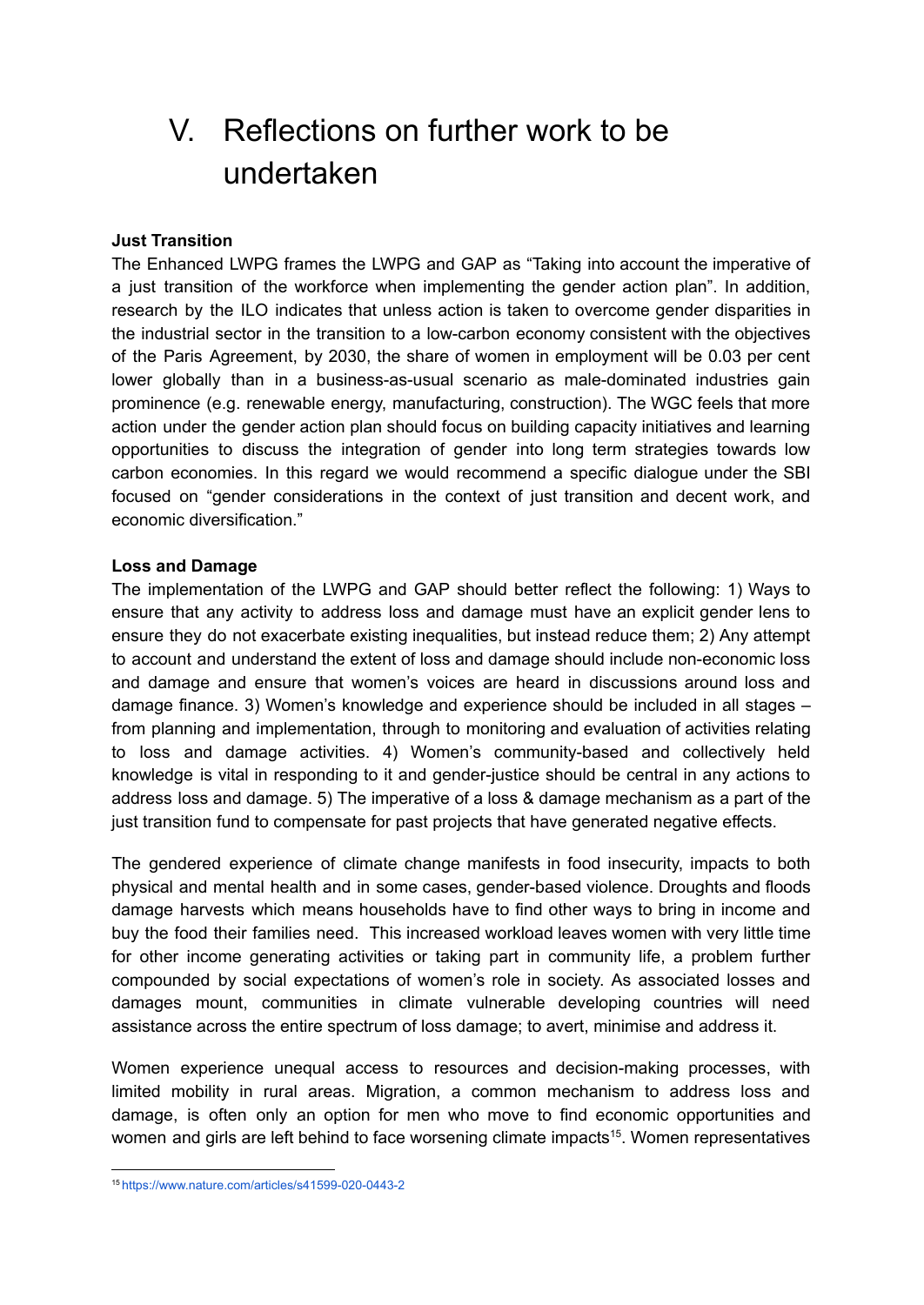from disaster-affected communities need to be meaningfully consulted and included in plans to address loss and damage. Not least because disaster relief can increase gendered dimensions of violence and social injustice, such as camps for displaced person exposing women to security and safety risks $16$ .

In tandem with Oxfam's advocacy efforts around gaining finance to address loss and damage, we are also pushing for support to address non-economic loss and damage – something that is likely to particularly impact women. The scale of non-economic loss and damage is even more difficult to account for than economic loss and damage, and as it is often women who are in unpaid work (for example, care work), their roles are even less likely to be picked up in loss and damage assessments<sup>17</sup>. Where there is no quantifiable element to the women's contribution to a household, as is often the case in low- and middle-income countries, it can result in women being prone to being marginalised in loss and damage finance discussions.

Many loss and damage related initiatives are often gender discriminatory, such that schemes may exclude women or increase household inequalities. For example, insurance schemes (which are often touted as a solution to address loss and damage) can increase inequalities – as without substantial and well-targeted subsidies, women are more likely to be excluded from micro-insurance schemes (where the individual is the policyholder) due to affordability, political, social or economic marginalization or other reasons.

#### **Extractives, bioenergy and feminist natural resource governance**

Whereas the GAP does aim at integrating gender and women's participation in "policies, plans, strategies and action, as appropriate, at all levels" in practice this is mostly done on adaptation policies. The most recent UNFCCC secretariat analysis shows that 0% of the updated NDCs mention gender with regards to mitigation<sup>18</sup>. To better integrate gender into mitigation policies the GAP should pay more attention to: 1) helping out countries phasing-out mitigation responses with great risks of violating women's rights, such as land-based biofuels; 2) Include gender-responsive extended and binding social and environmental sustainability criteria in HRDD and Renewable Energy policies, respect of FPIC and full respect of all human rights through the whole value chain, including women's rights and indigenous people's rights; 3) Guarantee women's political participation in natural resource governance, including in decision making over the use of revenues from extractive industries; 4) Mandate independent, intersectional gender impact assessments of extractive industry projects, involving broad public participation and the public disclosure of information. Improve and enforce the monitoring mechanism by including more frequent independent audits and extending the analysis of impacts in the Renewable Energy Reports of Member states to include the producing and intermediary countries. 5) Ensure that women and communities impacted by extractive industries have access to effective, safe, and accountable grievance mechanisms and judicial remedies; 6) Promote transparency and accountability in natural resource governance, ensuring that routinely collected extractive

<sup>16</sup> <https://unu.edu/publications/articles/protecting-female-refugees-against-sexual-and-gender-based-violence-in-camps.html>

<sup>17</sup> <https://www.gendercc.net/genderunfccc/topics/loss-and-damage.html>

<sup>18</sup> [https://unfccc.int/sites/default/files/resource/cma2021\\_08r01\\_E.pdf](https://unfccc.int/sites/default/files/resource/cma2021_08r01_E.pdf)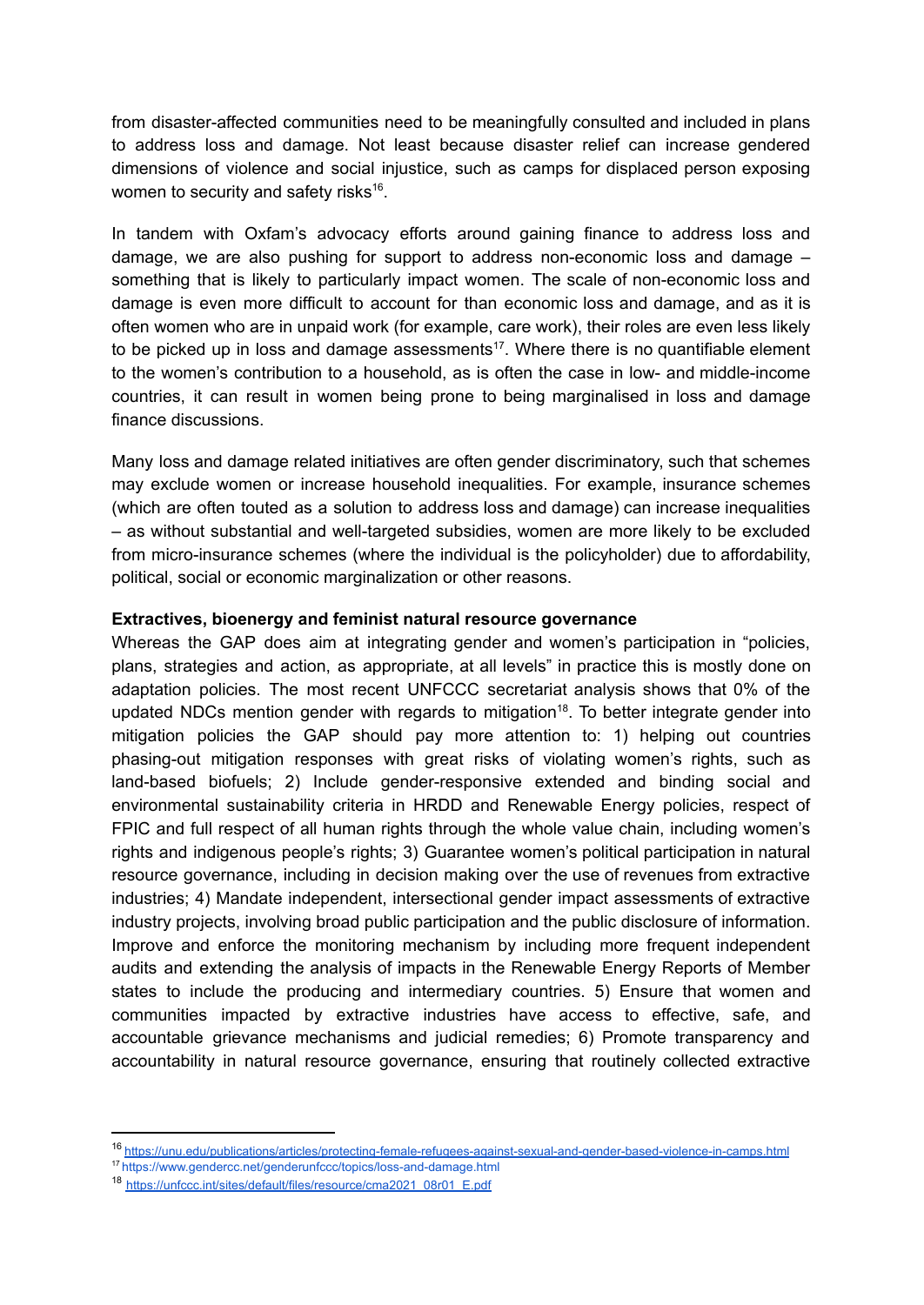industry data is disaggregated by gender and other social identifiers (race, Indigenous status, among others).

As the world grapples with meeting the 1.5°C target, never before has the accountable, rights-based governance of extractive industries been more paramount. To avoid catastrophic climate change, more than 90 percent of known fossil fuel reserves need to stay in the ground<sup>19</sup>. Countries bearing the greatest responsibility for historic greenhouse emissions, and with greatest capacity to absorb revenue declines, must phase out fossil fuel extraction first and fastest, consistent with the principle of common but differentiated responsibilities. The International Environmental Agency (IEA) foresees an increase in the use of biofuels as an alternative to fossil fuels. Currently, 93% of liquid biofuels for transport are produced from conventional crops such as sugarcane, corn and soybeans. Such crops directly compete with arable land that can be used for food production, which limits the scope for expanding output<sup>20</sup>. Furthermore, most biofuels perform far worse in terms of GHG reductions than fossil fuels<sup>21</sup>, and biofuel production is responsible for deforestation and land dispossession.

Additionally, as we seek to transition to renewable energy, it is almost certain that extractive industries such as mining will increase as global demand for minerals intensifies<sup>22</sup>. The World Bank estimates that over 3 billion tons of minerals and metals will be needed to deploy clean energy and storage to achieve a below  $2^{\circ}$ C future<sup>23</sup>. Many of these metals used for rechargeable batteries, solar plants and windfarms are in remote locations on lands of farmers, ethnic minorities, and marginalized peoples. Evidence shows both biofuel production and mining have gender-specific negative effects on women<sup>24</sup>. Strikingly absent from climate action narratives and policy agendas, including feminist agendas, is a recognition of this imminent increase in the demand for minerals and biofuels and the implications of this increase on the rights of women and communities adjacent to extractive industry projects.

From gender-based violence to environmental degradation and risks to land and livelihoods, the oil, gas, mining and biofuels sectors have been major perpetrators of women's rights violations. Women, and particularly Indigenous women, are largely excluded from natural resource governance decision-making and policy formulation. A just transition to renewable energy requires an intersectional and transformative feminist natural resource governance agenda that centers the leadership and lived realities of women and frontline communities, and guarantees their land and territory rights. Such an agenda is based on principles of equity and respect for human rights and recognizes that women, Indigenous women, and communities may oppose resource extraction as we transition to a low-carbon economy.

<sup>&</sup>lt;sup>19</sup> Currently 83% of global primary energy is supplied through the burning of fossil fuels. See: BP Statistical Review of World Energy 2021 (https://www.bp.com/en/global/corporate/energy-economics/statistical-review-of-world-energy.html )

<sup>20</sup> https://www.iea.org/reports/net-zero-by-2050

<sup>21</sup> https://www.transportenvironment.org/discover/globiom-basis-biofuel-policy-post-2020/

<sup>22</sup> https://www.iea.org/reports/the-role-of-critical-minerals-in-clean-energy-transitions/executive-summary

<sup>&</sup>lt;sup>23</sup> World Bank, 2017. The Growing Role of Minerals and Metals for a Low Carbon Future," https://www.worldbank.org/en/topic/extractiveindustries/brief/climate-smart-mining-minerals-for-climate-action

<sup>24</sup> https://www.argo-ccgd.be/sites/default/files/analyse\_de\_lintegration\_du\_genre\_dans\_le\_pnec.pdf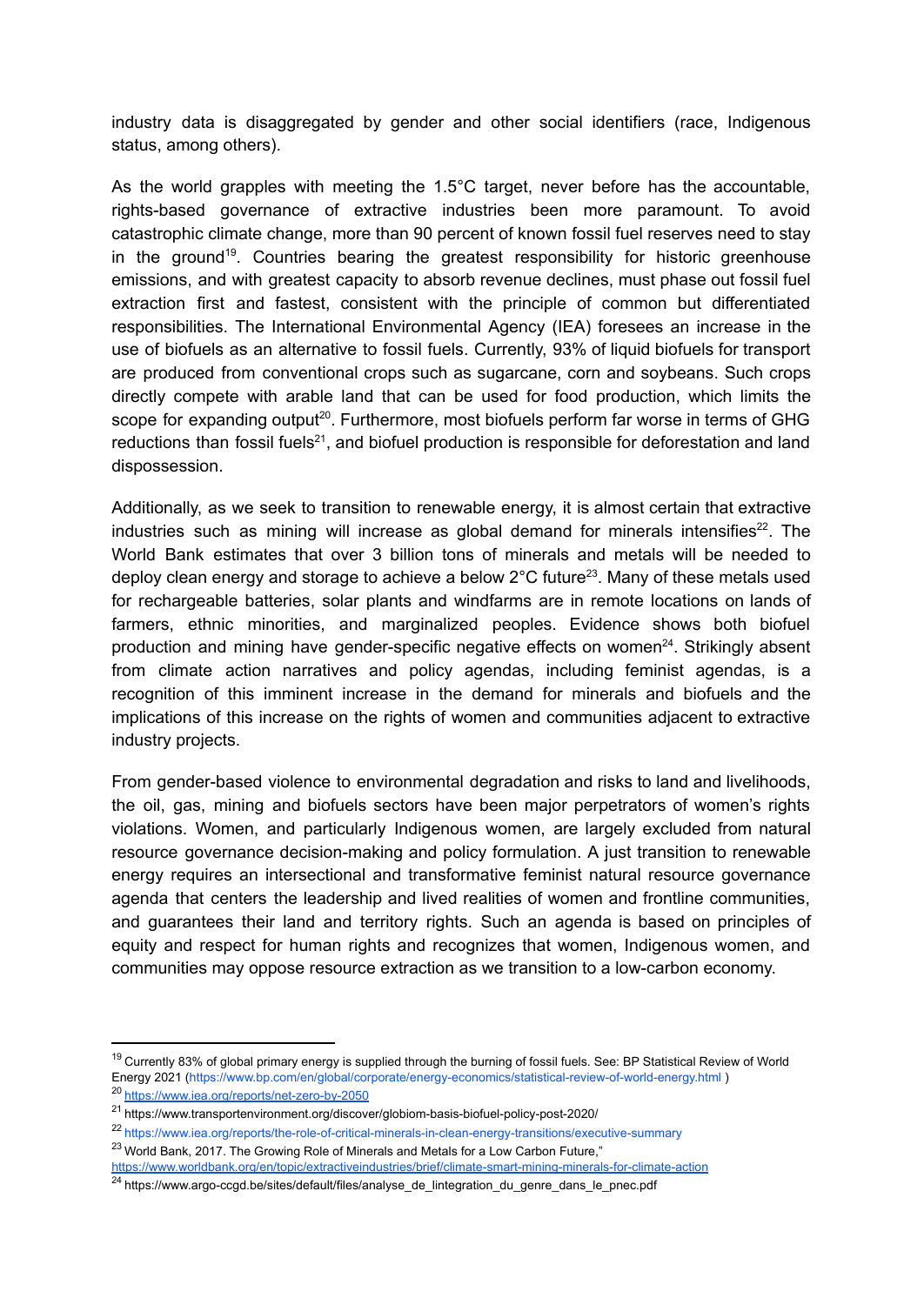Oxfam is promoting the Feminist Natural Resource [Governance](https://www.pwyp.org/wp-content/uploads/2022/03/2022_Feminist-Natural-Resource-Governance-Agenda.pdf) agenda ([Fr](https://www.pwyp.org/wp-content/uploads/2022/03/2022_Programme-feministe-de-gouvernance-des-ressources-naturelles.docx.pdf), [Sp](https://www.pwyp.org/wp-content/uploads/2022/03/2022_Gobernanza-feminista-de-recursos-naturales-para-una-transicion-justa.pdf)), a broadly-endorsed statement with 18-policy recommendations that was spearheaded by Oxfam and partners.

#### **Sexual and Reproductive Health and Rights (SRHR)**

Whereas the GAP recognises the differentiated impacts of climate change on women and men, the four parameters of justice, which are equity, access, participation, rights are deeply skewed against women and girls during climate change as climate change is not a gender-neutral phenomenon. Women and girls in all their diversities such as indigenous women, women and girls with disabilities, those with limited financial means, poor education, limited access to technology and other resources, and residing in hazard-prone areas are disproportionately susceptible to adverse impacts of climate change. These disproportionate impacts are a manifestation of gender inequality, which get accentuated by a poor gender lens to climate solutions<sup>25</sup>. Across the world, the full rights of women and girls have not been granted, with institutions, systems and structures of society still underpinned by patriarchal norms and women's participation in decision making is not fully realized. Equity to claim resources is hampered. Access to education and health services and other social services are compromised.

According to the IPCC 2022 report the vulnerability is higher in locations with poverty, governance challenges and limited access to basic services and resources, violent conflict and high levels of climate-sensitive livelihoods<sup>26</sup>. These are reflected in women and girls' access to sexual and reproductive health and rights (SRHR) in the context of climate change and this challenge is systemic and structural, which means that women, girls and non-binary people, in all their intersecting diversities, are at a higher risk of experiencing the harmful effects of the climate crisis. People who experience multiple and intersecting forms of discrimination, such as on account of their ethnicity, caste, race, disability or migrant status, see their vulnerability heightened even more.

Climate change and SRHR are inextricably linked. Universal access to SRHR services, despite the need, are largely missing in climate related discourses, programmes and implementations at all levels. Universal access to SRHR becomes even more challenging in this context as SRHR is already least prioritized in many countries and contexts before the onset of disaster<sup>27</sup>. Bodily autonomy and access to sexual and reproductive health services is integral to gender equality and building climate-resilient societies. Women experience the triple burden of work in their reproductive, productive and community work-related roles<sup>28</sup>, preventing them from playing their role as agents of change to address climate change<sup>29</sup>.

<sup>&</sup>lt;sup>25</sup> Naswa, Prakriti. 2020. "Interlinkages between Gender and Climate Justice: Challenges and Ways Forward." Forum Asia Working Paper Series 8: Climate Justice – Navigating the Discourse 12-27. Retrieved fro[m](https://www.forum-asia.org/?p=33019)

<https://www.forum-asia.org/?p=33019>

<sup>26</sup> Intergovernmental Panel on Climate Change (IPCC) Sixth Assessment Report [https://www.ipcc.ch/report/ar6/wg2/downloads/report/IPCC\\_AR6\\_WGII\\_FinalDraft\\_FullReport.pdf](https://www.ipcc.ch/report/ar6/wg2/downloads/report/IPCC_AR6_WGII_FinalDraft_FullReport.pdf)

 $\frac{27}{27}$  Mian, Lim Hwei. 2017. Women's Health and Climate Change. Kuala Lumpur: The Asian-Pacific Resource and Research Centre for Women (ARROW) . [https://arrow.org.my/wp-content/uploads/2017/08/1RB-WHCC\\_Corrected\\_2019-1.pdf](https://arrow.org.my/wp-content/uploads/2017/08/1RB-WHCC_Corrected_2019-1.pdf)

<sup>&</sup>lt;sup>28</sup> Naswa, Prakriti. 2020. "Interlinkages between Gender and Climate Justice: Challenges and Ways Forward." Forum Asia Working Paper Series 8: Climate Justice – Navigating the Discourse 12-27. Retrieved fro[m](https://www.forum-asia.org/?p=33019) <https://www.forum-asia.org/?p=33019>

<sup>&</sup>lt;sup>29</sup> Mian, Lim Hwei. 2017. Women's Health and Climate Change. Kuala Lumpur: The Asian-Pacific Resource and Research Centre for Women (ARROW) . [https://arrow.org.my/wp-content/uploads/2017/08/1RB-WHCC\\_Corrected\\_2019-1.pdf](https://arrow.org.my/wp-content/uploads/2017/08/1RB-WHCC_Corrected_2019-1.pdf)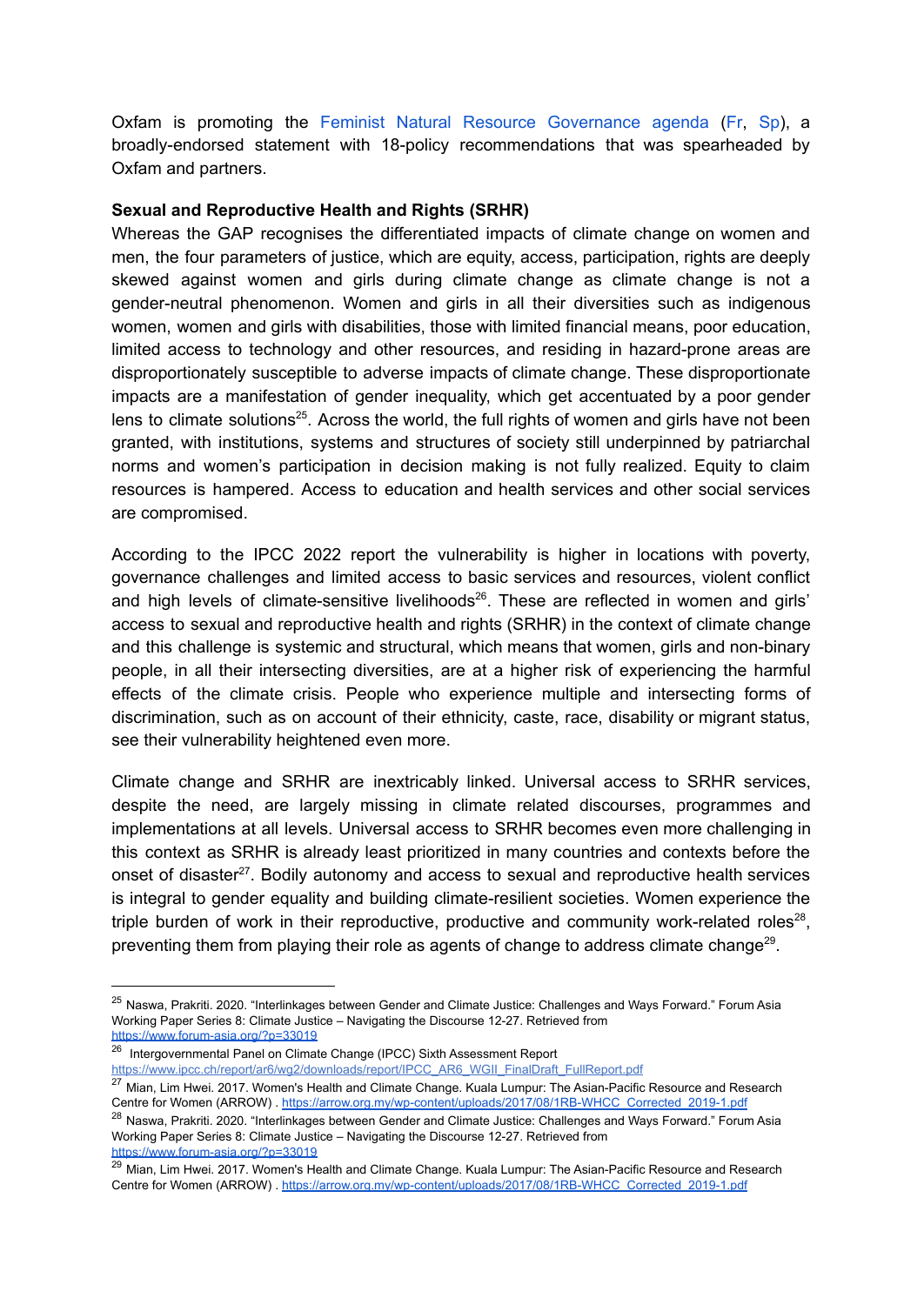ARROW's studies have found that when vital infrastructure, such as clinics and highways, are disintegrated by extreme weather events, especially with floods and landslides, the access to sexual and reproductive health (SRH) services is obstructed, leading to negative SRH outcomes. Limited or unavailable services in areas affected by climate-related disasters, meaning access to services like contraception, safe abortion care, and STI testing and treatment is blocked. These services are not prioritized in the emergency responses. For girls and women who are displaced and living in humanitarian settings, lack of access to SRH services is the leading cause of death. Women in the Sindh province in Pakistan had more difficulty in seeking sexual and reproductive health services compared to men during displacement due to the unavailability of women doctors in the camps or shelters and due to the cultural practice of women not being allowed to leave the temporary shelter on their own to access health services. These are attributed to the cultural practice and strict male dominance in the province<sup>30</sup>. Low utilisation of reproductive health service in Laos is further exacerbated during climatic disasters, especially in rural areas contributing to higher maternal and neonatal and infant mortality rates. Meanwhile, the fisher communities in the Philippines, among the marginalized populations are more vulnerable to SRHR violation due to lack of services especially contraceptive services, while in Maldives, health care services are not available in all islands. For women living in the outlying islands where SRH services are not available, they have to travel to another island that offers these services and has gynecologists<sup>31</sup>. However, during harsh weather conditions, sea travel is unsafe and sometimes impossible. This often results in pregnant women, with either pregnancy or delivery complications, being unable to access timely health services $32$ . Pregnancy presents a biological vulnerability to climate change impacts. Poor maternal and neonatal health are increasingly associated with extreme heat, smoke inhalation as a result of wildfires and air pollution. Saline contamination of drinking water as a result of saltwater intrusion from rising sea levels can also have a negative impact on maternal health resulting in premature deliveries and possibly maternal death $33$ .

During climate crisis, we also see an increase early, child and forced marriages, sexual and gender-based violence, as well as in care burden at the household level. When extreme weather events destroy livelihoods, the financial distress of local communities and families can lead them to consider marrying girl children as a coping strategy. We have observed this even in countries where child marriage is banned. Child marriage increases the risk of early pregnancy which makes the girls more susceptible to placental tears, obstruction at the time of delivery, leading to maternal mortality<sup>34</sup>. ARROW's partners in Bangladesh found in their studies that families are practising child marriage among their young daughters as means to escape poverty brought about by climate crises $35$ . Evidences have shown that, the climate

 $31$  ibid 30 Climate Justice in Planet A, ARROW for Change 2022, The Asian-Pacific Resource and Research Centre for Women (ARROW): [https://arrow.org.my/wp-content/uploads/2022/03/ARROW-AFC-27\\_1\\_2021\\_Updated-10-March-2022.pdf](https://arrow.org.my/wp-content/uploads/2022/03/ARROW-AFC-27_1_2021_Updated-10-March-2022.pdf)

<sup>32</sup> ibid

<sup>&</sup>lt;sup>33</sup> Climate Justice and Sexual and Reproductive Health and Rights Issue Brief, Women and Gender Constituency and the SRHR & Climate Justice Coalition, 2021: [https://womengenderclimate.org/wp-content/uploads/2022/01/WGC\\_IssueBrief\\_SRHR\\_EN\\_corrected.pdf](https://womengenderclimate.org/wp-content/uploads/2022/01/WGC_IssueBrief_SRHR_EN_corrected.pdf)

<sup>34</sup> Climate Justice in Planet A, ARROW for Change 2022, The Asian-Pacific Resource and Research Centre for Women (ARROW): [https://arrow.org.my/wp-content/uploads/2022/03/ARROW-AFC-27\\_1\\_2021\\_Updated-10-March-2022.pdf](https://arrow.org.my/wp-content/uploads/2022/03/ARROW-AFC-27_1_2021_Updated-10-March-2022.pdf)

<sup>&</sup>lt;sup>35</sup> Khan, Nausheen. 2015. A Scoping Study (Bangladesh) - Women's Sexual & Reproductive Health and Rights (SRHR) and Climate Change: What is the Connection. Dhaka and Kuala Lumpur: Abdul Momen Khan Memorial Foundation (Khan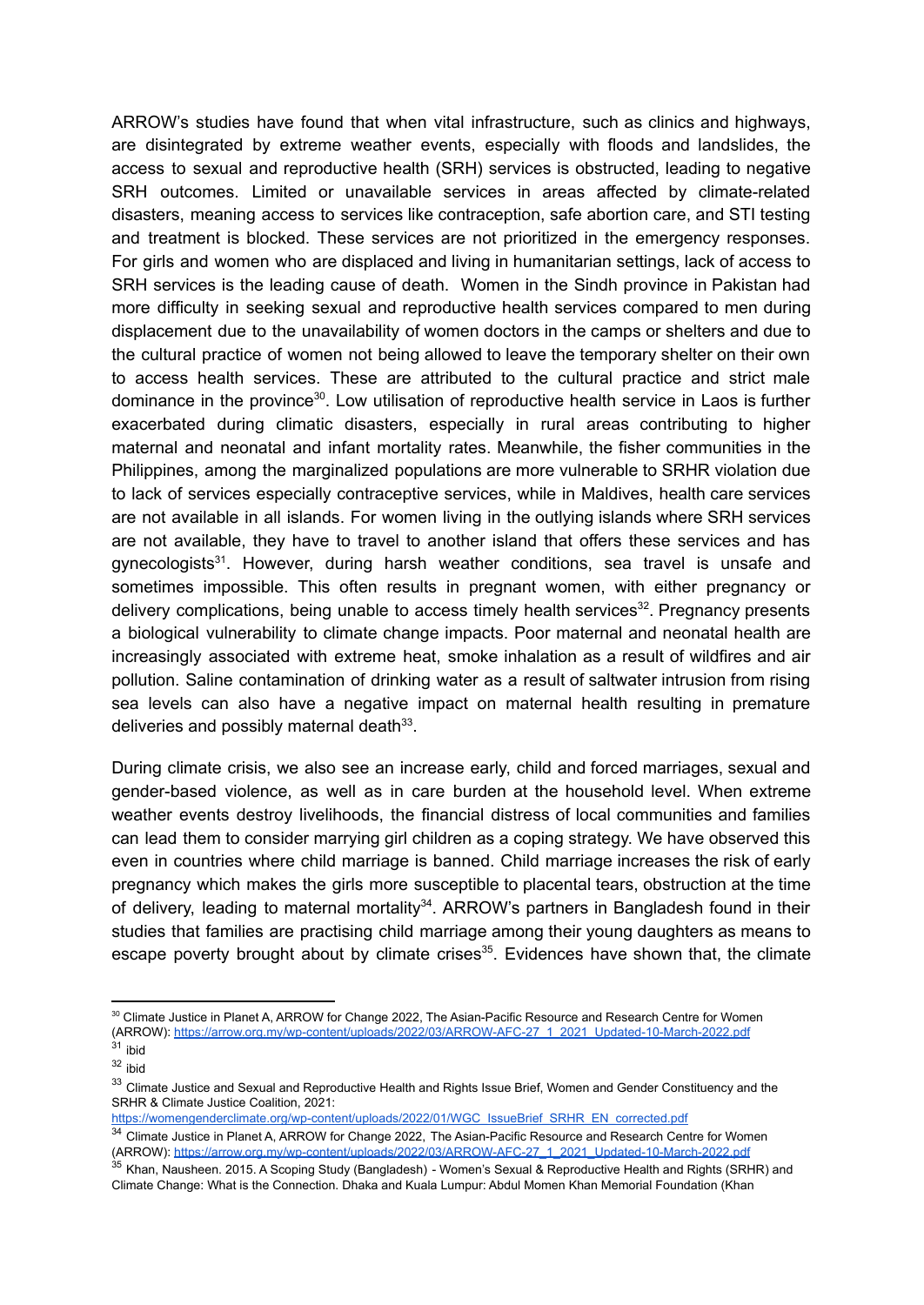crisis increases the incidence of sexual and gender-based violence with access to no or insufficient redress. A study on sexual and gender-based violence during disaster situations in Indonesia, Lao PDR and the Philippines, revealed that child marriage and domestic violence occur more frequently in the immediate aftermath of the disasters<sup>36</sup>.

Migration due to extreme climate disasters can also result in women and girls in all their diversities being abused and exploited as restrictive policies in destination countries could stem illegal or underground migration. As in Indonesia, the economic productivity of the farming sector and other sectors that depend on natural resources and abundant water has been altered by climate change. As such women are migrating more to the urban areas to work as maids or migrant workers abroad<sup>37</sup>. The climate crisis increases the incidence of sexual and gender‑based violence including sexual violence, transactional sex, and sex trafficking.

Similarly, the increasing workload in the household and economic hardship experienced by the family would cause parents to withdraw their daughters from schools so that they could either help out at home or find a job to supplement the household's income. This in turn limits their access to information including comprehensive sexuality education (CSE) hindering their empowerment. The access to comprehensive sexuality education becomes non-existent in the context of climate crises with the rise in girls dropping out of school and any other information education platform<sup>38</sup>. In Nepal when climate extreme events happen oftentimes young girls are among the first to be affected to the extent that they are forced to drop out of school. Parents withdraw their daughters from schools so that they could either help out at home or on the farm, or to find a job to supplement the household's income due to the increasing workload in the household and economic hardship experienced by the family<sup>39</sup>.

Due to their frequent marginalization, sexual and gender minorities are often more severely affected by disasters and extreme weather events that result in humanitarian situations. Neglecting their needs in disaster risk reduction policies and practices can further compound their vulnerability. The continued criminalization of same‑sex sexual activity in various jurisdictions presents a major barrier to the needs of sexual and gender minorities being acknowledged and addressed $40$ .

Reducing population growth reduces greenhouse emission is a false narrative that has been used to justify population control and advocate for restrictions on women's and girls' fertility

[https://arrow.org.my/wp-content/uploads/2016/05/Climate-Change-and-SRHR-Scoping-Study\\_Nepal.pdf](https://arrow.org.my/wp-content/uploads/2016/05/Climate-Change-and-SRHR-Scoping-Study_Nepal.pdf)

Foundation) and Asian-Pacific Resource and Research Centre for Women (ARROW) .

<sup>&</sup>lt;sup>36</sup> Climate Justice in Planet A, ARROW for Change 2022, The Asian-Pacific Resource and Research Centre for Women (ARROW): [https://arrow.org.my/wp-content/uploads/2022/03/ARROW-AFC-27\\_1\\_2021\\_Updated-10-March-2022.pdf](https://arrow.org.my/wp-content/uploads/2022/03/ARROW-AFC-27_1_2021_Updated-10-March-2022.pdf) [https://arrow.org.my/wp-content/uploads/2016/05/Climate-Change-and-SRHR-Scoping-Study\\_Bangladesh.pdf.](https://arrow.org.my/wp-content/uploads/2016/05/Climate-Change-and-SRHR-Scoping-Study_Bangladesh.pdf)

 $^{37}$  Mian, Lim Hwei, and Mangala Namasivayam. 2017. Sex, Rights, Gender in the Age of Climate Change. Kuala Lumpur: Asian-Pacific Resource & Research Centre for Women. <https://arrow.org.my/wp-content/uploads/2017/10/2RB-WHCC.pdf>

<sup>38</sup> Climate Justice in Planet A, ARROW for Change 2022, The Asian-Pacific Resource and Research Centre for Women (ARROW): [https://arrow.org.my/wp-content/uploads/2022/03/ARROW-AFC-27\\_1\\_2021\\_Updated-10-March-2022.pdf](https://arrow.org.my/wp-content/uploads/2022/03/ARROW-AFC-27_1_2021_Updated-10-March-2022.pdf)

<sup>39</sup> Singh, Sujata. 2015. A Scoping Study (Nepal): A research report on climate change, agriculture, food security and sexual and reproductive health in Nepal. Lalitpur and Kuala Lumpur: Women's Rehabilitation Centre and The Asian-Pacific Resource and Research Centre for Women[.](https://arrow.org.my/wp-content/uploads/2016/05/Climate-Change-and-SRHR-Scoping-Study_Nepal.pdf)

<sup>&</sup>lt;sup>40</sup> Climate Justice in Planet A, ARROW for Change 2022, The Asian-Pacific Resource and Research Centre for Women (ARROW): [https://arrow.org.my/wp-content/uploads/2022/03/ARROW-AFC-27\\_1\\_2021\\_Updated-10-March-2022.pdf](https://arrow.org.my/wp-content/uploads/2022/03/ARROW-AFC-27_1_2021_Updated-10-March-2022.pdf)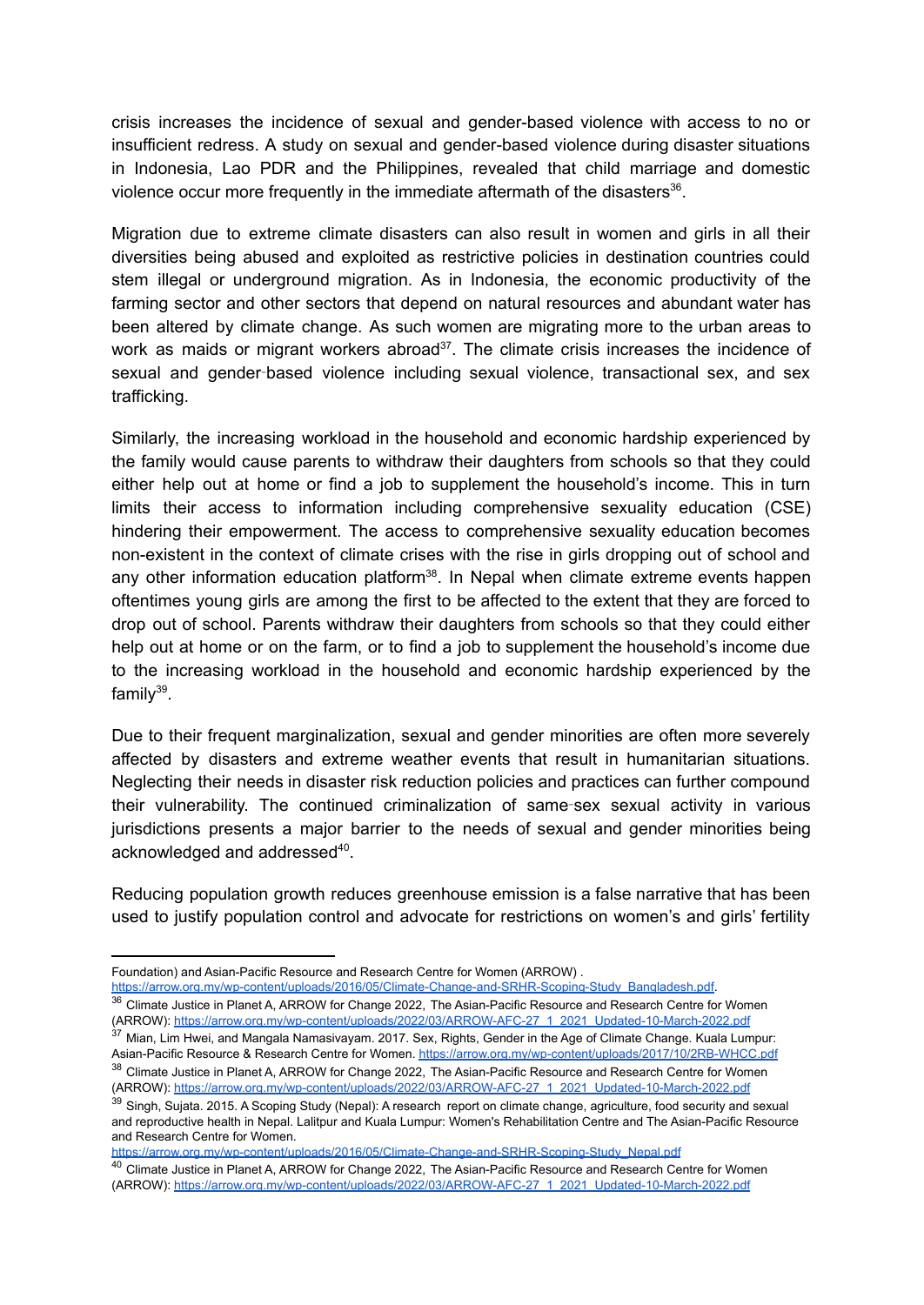as a means to solve social and environmental problems which have a long, racist and violent history. This has led to countless human rights violations as the focus on contraception based on population control narrative has been damaging. Studies have shown that it is human consumption, fundamentally controlled and driven by the world's elites, not the reproductive behaviour of poor populations, that is putting the survival of our ecosystems and humanity at greatest peril. Although less-developed nations have higher population growth rates, their citizens contribute the least to global carbon emissions on a per capita basis, while they bear a disproportionate burden of the impact of climate change on the health of the planet<sup>41</sup>.

In the GAP, what needs to be addressed are the following recommendations:

- 1. To advance SRHR, gender equality interventions must address the structural barriers embedded in norms, laws, and policies that contribute to inequality and injustice<sup>42</sup>. This is in addition to addressing the structural and systemic factors including repealing and abolishing discriminatory practices and policies, that exacerbate gender inequality<sup>43</sup>.
- 2. The priority should be on climate resilient health systems that are more likely to support and ensure SRH services in times of crisis or disaster<sup>44</sup>. We therefore need strong, accessible, and resilient health systems that serve the specific SRH needs of all women and girls and gender diverse people, whether for contraception, antenatal care, safe abortion that are required to fulfil the right to health and to build adaptive capacity and strengthen resilience to direct and indirect climate impacts.
- 3. Climate change, environmental and disaster risk reduction policies and programs must be developed and implemented with an intersectional, equitable lens, and a human right- based approach<sup>45</sup>. This also means applying human rights, gender and a social-justice based approach to climate action that includes the full range of SRHR and to commit robust and feminist financing for the climate and SRHR intersection.
- 4. Our governments should fulfill their commitments<sup>46</sup>. This includes upholding human rights including sexual and reproductive health and rights of all people. and acknowledge its co-benefits in contributing to climate adaptation, mitigation and resilience.
- 5. Ensure that national policies, programming and budget related to climate change and disaster risk reduction incorporate gender mainstreaming and SRHR and include gender-differentiated impact analysis of climate change disasters and gender equality. SRHR must be incorporated as a key component of environmental, climate change, and disaster risk reduction policies and programs, to ensure their success

Constituency and the SRHR & Climate Justice Coalition, 2022

[https://womengenderclimate.org/wp-content/uploads/2022/03/CJ\\_factsheet.png](https://womengenderclimate.org/wp-content/uploads/2022/03/CJ_factsheet.png)

<sup>&</sup>lt;sup>42</sup> Climate Change, Gender Equality and Sexual and Reproductive Health and Rights Factsheet, Women and Gender <sup>41</sup> Climate Justice in Planet A, ARROW for Change 2022, The Asian-Pacific Resource and Research Centre for Women (ARROW): [https://arrow.org.my/wp-content/uploads/2022/03/ARROW-AFC-27\\_1\\_2021\\_Updated-10-March-2022.pdf](https://arrow.org.my/wp-content/uploads/2022/03/ARROW-AFC-27_1_2021_Updated-10-March-2022.pdf)

<sup>43</sup> Climate Justice in Planet A, ARROW for Change 2022, The Asian-Pacific Resource and Research Centre for Women (ARROW): [https://arrow.org.my/wp-content/uploads/2022/03/ARROW-AFC-27\\_1\\_2021\\_Updated-10-March-2022.pdf](https://arrow.org.my/wp-content/uploads/2022/03/ARROW-AFC-27_1_2021_Updated-10-March-2022.pdf) [https://womengenderclimate.org/wp-content/uploads/2022/03/CJ\\_factsheet.png](https://womengenderclimate.org/wp-content/uploads/2022/03/CJ_factsheet.png)

<sup>&</sup>lt;sup>44</sup> Climate Change, Gender Equality and Sexual and Reproductive Health and Rights Factsheet, Women and Gender Constituency and the SRHR & Climate Justice Coalition, 2022

 $45$  ibid

<sup>&</sup>lt;sup>46</sup> Climate Justice in Planet A, ARROW for Change 2022, The Asian-Pacific Resource and Research Centre for Women (ARROW): [https://arrow.org.my/wp-content/uploads/2022/03/ARROW-AFC-27\\_1\\_2021\\_Updated-10-March-2022.pdf](https://arrow.org.my/wp-content/uploads/2022/03/ARROW-AFC-27_1_2021_Updated-10-March-2022.pdf)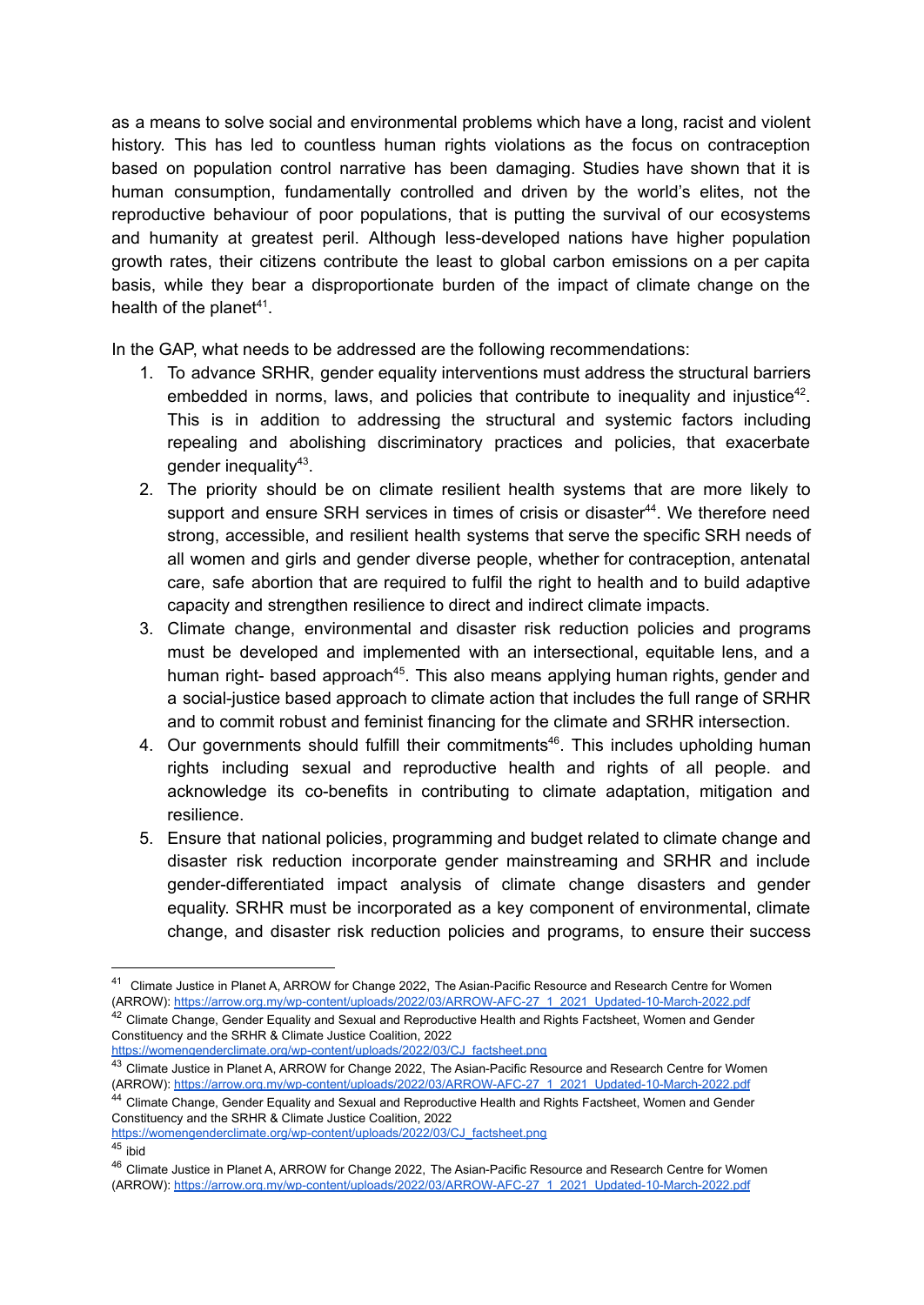and support the achievement of gender equality and the fulfillment of the right to health $47$ .

See also: this [analysis](https://drive.google.com/file/u/1/d/1LcaZLJ-tq3eguAFSkOaTUlB5x43PV_7V/view?usp=sharing) from the Danish Family Planning Association on specific GAP activities and their opportunities for integrating SRHR.

#### **Women Environmental Human Rights Defenders**

Environmental human rights defenders are mainly women. Implementation of the GAP could include a specific protection programme for women environmental human rights defenders and promote travel funds (B.2) as a means of supporting this program as well as funds to support the protection of grass-roots local and indigenous peoples' communities from global south countries, the least developed countries and small island developing States and encourage Parties and relevant organizations to share information on travel funding for environmental human right defenders. We understand that to go away from their native communities for a while is an extreme solution, but we ask all parties to prepare funding mechanisms for that and support current HRCC civil society organizations in these activities. However, before the adoption for the extreme solution of leaving for living, there are a gradient of previous steps to enhance that are related with local capacity-building and privileges sharing technique when all members of the local community converts themselves in guarantee for the women environmental defenders: peaceful stand-up will achieve a certain degree of protection. The implementation of the GAP can be endowed with specific funding mechanisms for this work.

#### **Systemic and individual ecological/ecotoxic masculinities**

Whereas the Enhanced Gender Action Plan does refer to differences between men and women, most of the priority areas and activities concentrate on the analysis and solutions for the barriers that women face. There is an enormous lack in the role that men, the culture of toxic masculinity, and patriarchy as a whole, play in the climate crisis, and in the solutions provided to solve it. The GAP could benefit enormously from a new section solely focusing on the analysis of masculinities, including activities to: 1) Make gender disaggregated reporting mandatory in Global Stocktake Cycles, in Nationally Determined Contributions, including an intersectional analysis of roles, benefits, jobs, and positions of men in polluting and green industries. 2) ensure that negotiating spaces are not dominated by men neither by traditionally patriarchal forms of negotiation; 3) Balance the presence of the petrochemical industry in negotiations; 4) Increase diversity in enterprises; 5) Increase the transparency of emissions produced by war and military operations, and reduce the budget expenditure on those; 6) Promote a cultural shift towards care;

The causes of climate change are not gender neutral, they are associated with a colonialist, racist, militarist patriarchal model of society that shapes our economy and the gender identities embedded in it. Our current economic model is based on perennial growth and over exploitation of the other, centered around the idea of a homos economicus. Yet it has proven inefficient<sup>48</sup>, and is at the basis of the climate crisis.

<sup>&</sup>lt;sup>47</sup> Climate Change, Gender Equality and Sexual and Reproductive Health and Rights Factsheet, Women and Gender Constituency and the SRHR & Climate Justice Coalition, 2022

[https://womengenderclimate.org/wp-content/uploads/2022/03/CJ\\_factsheet.png](https://womengenderclimate.org/wp-content/uploads/2022/03/CJ_factsheet.png)

<sup>48</sup> [https://www.researchgate.net/publication/330609157\\_A\\_Critical\\_Review\\_of\\_Homo\\_Economicus\\_from\\_Five\\_Approaches](https://www.researchgate.net/publication/330609157_A_Critical_Review_of_Homo_Economicus_from_Five_Approaches)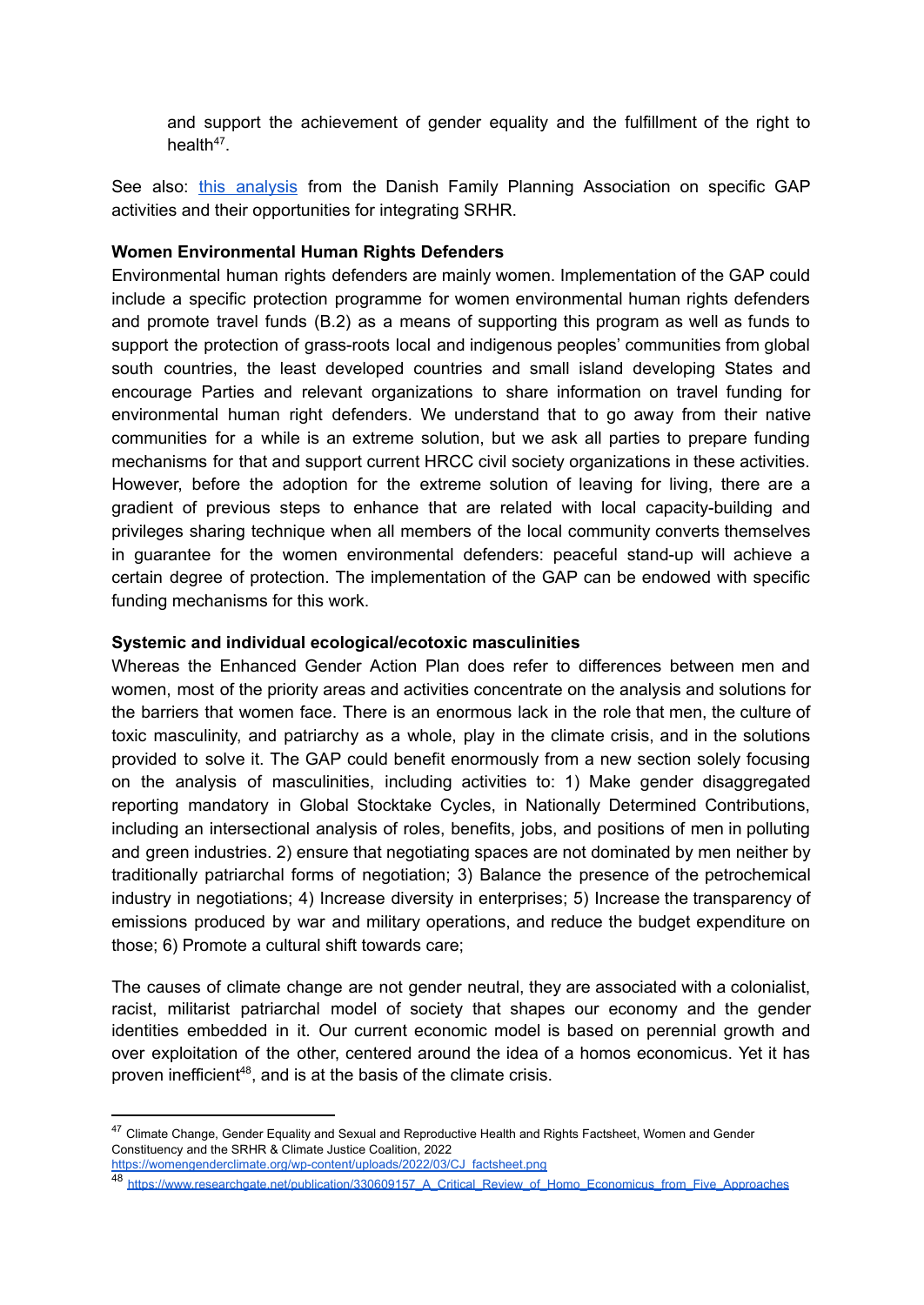The figure of the dominant bread-winner affects the way carbon emissions are generated. Data show that the 10 most polluting enterprises are managed by men<sup>49</sup>. The 10 richest people on the planet are all male<sup>50</sup>. The 22 richest men in the world have more wealth than all the women in Africa<sup>51</sup>. The richest 10% of the world's population (c.630 million people) were responsible for 52% of the cumulative carbon emissions –depleting the global carbon budget by nearly a third (31%) in those 25 years alone<sup>52</sup>. Studies have found that men in Sweden accounted for 75% of all driving in person-kilometers and that women in Canada account for only 31% of carbon emissions from light vehicles. Men also recycle less because recycling is unconsciously perceived as an act of care and femininity<sup>53</sup>. Meanwhile, women and girls put in 12.5 billion hours of unpaid care work each and every day —a contribution to the global economy of at least \$10.8 trillion a year, more than three times the size of the global tech industry<sup>54</sup>. Care work is often less carbon intensive.

Violence is a common factor of patriarchal societies, where militarization is normalized and often used to solve conflicts. Violence at a macro scale is also a strong contributor to the climate crisis. A big proportion of the cumulated greenhouse emissions were generated between World Wars. In 2019, a report released by Durham and Lancaster University found the US military to be "one of the largest climate polluters in history, consuming more liquid fuels and emitting more CO2e (carbon-dioxide equivalent) than most countries". It established that if the US military were a nation state, it would be the 47th largest emitter of greenhouse gasses (GHG) in the world<sup>55</sup>. For the same year, the carbon footprint of the EU military was estimated to be around 24.8 million tCO2e (tons of carbon dioxide equivalent,  $56$ . Wars also boost emissions directly and indirectly<sup>57</sup>. Countries such as Costa Rica, which abolished their army in the 1940s are performing much better in emissions reductions and climate adaptation<sup>58</sup>. This is possible not only because of the reduction in emissions from the army, but also for the reallocation of budget towards social programs<sup>59</sup>.

Last but not least, climate negotiations are also strongly patriarchal. UNFCCC reports indicated that men are still overrepresented in negotiations, and the colonize the speaking space<sup>60</sup>. Mechanisms around cooperation are often left behind, while privileging power battles and market approaches.

Rethinking the climate crisis involves rethinking the way we construct masculinities, and the way we build economic models around them $61$ .

 $49$ 

<sup>50</sup> https://cdn.cdp.net/cdp-production/cms/reports/documents/000/002/327/original/Carbon-Majors-Report-2017.pdf?1501833772

https://policy-practice.oxfam.org/resources/inequality-kills-the-unparalleled-action-needed-to-combat-unprecedented-inequal-62 1341/

<sup>51</sup> https://www.oxfam.org/en/research/time-care

<sup>52</sup> https://www.oxfam.org/en/research/confronting-carbon-inequality

<sup>53</sup> https://www.theguardian.com/environment/2018/oct/05/real-men-dont-recycle-how-sexist-stereotypes-are-killing-the-planet

<sup>54</sup> https://www.oxfam.org/en/press-releases/worlds-billionaires-have-more-wealth-46-billion-people

<sup>55</sup> https://www.sciencedaily.com/releases/2019/06/190620100005.htm

<sup>56</sup> https://ceobs.org/the-militarys-contribution-to-climate-change/

<sup>57</sup> https://ceobs.org/how-does-war-contribute-to-climate-change/

<sup>58</sup> https://climateactiontracker.org/countries/costa-rica/

<sup>59</sup> https://globalresilience.northeastern.edu/costa-rica-pursues-carbon-neutrality-by-2021/

<sup>60</sup> https://unfccc.int/news/overrepresentation-of-men-in-un-climate-process-persists

<sup>61</sup> https://link.springer.com/book/10.1007/978-3-030-54486-7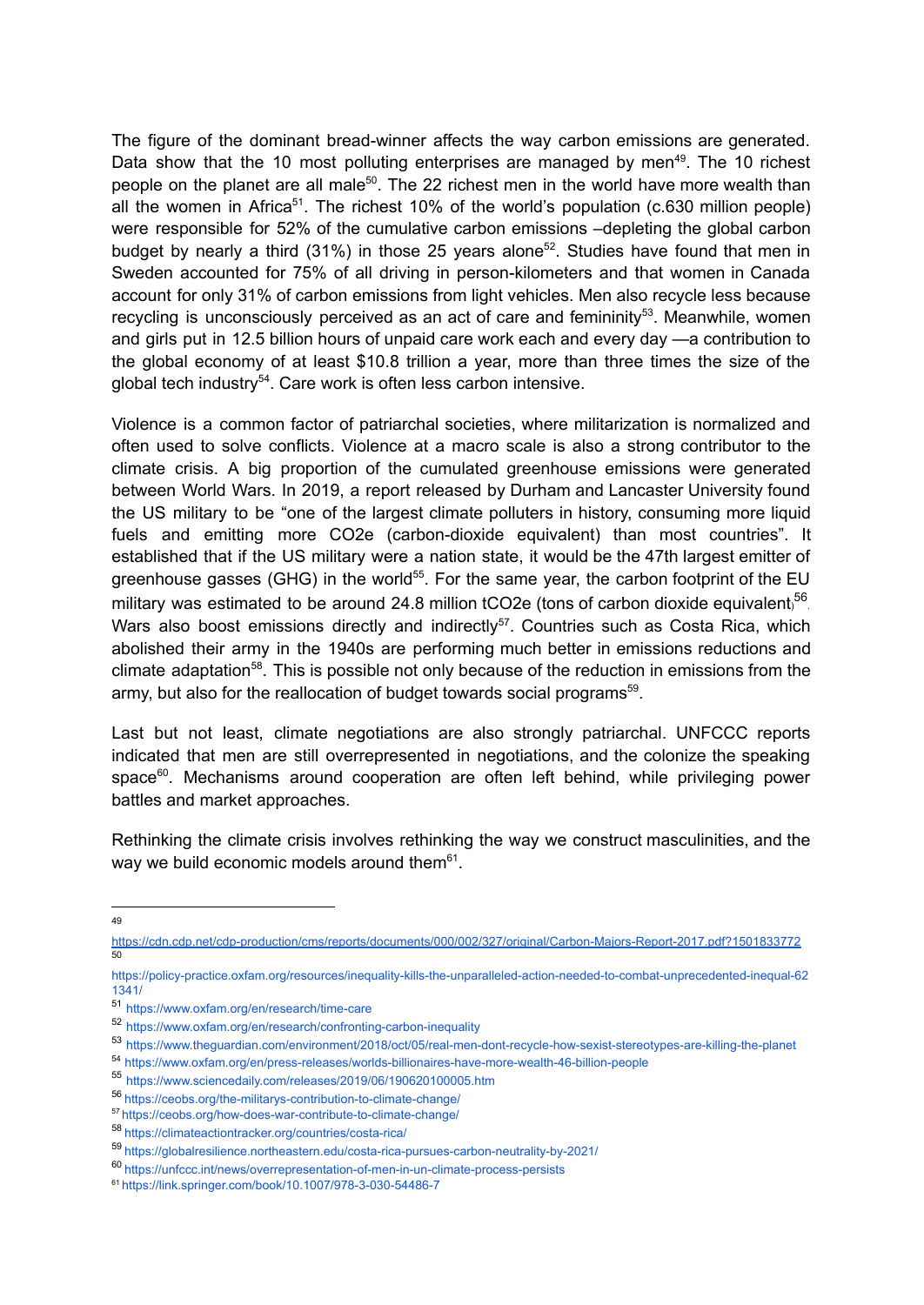## <span id="page-24-0"></span>Useful references

#### **The gender dimension of loss and damage**

Rationale on CC in relation to gendered division of roles, unpaid care work and its link to climate intervals of the finances: i.e. the finances: i.e. the finances is a set of the finance of the finance of the finance of the finance of the finance of the finance of the finance of the finance of the finance of the <https://www.preventionweb.net/news/loss-and-damage-gender-equality-perspective>

IUCN (2019). Strengthening Gender-Responsive Climate Action. IUCN and the African Development Bank <https://genderandenvironment.org/strengthening-gender-responsive-climate-action/>

Hbs DC et al. (2020). Series of three briefings on unpacking financing for loss and damage. <https://us.boell.org/en/unpacking-finance-loss-and-damage>

#### **Women's (lack of) access to land**

[https://www.landesa.org/wp-content/uploads/LCWLR\\_WomenGainingGround.pdf](https://www.landesa.org/wp-content/uploads/LCWLR_WomenGainingGround.pdf)

[https://www.oxfam.org/en/research/tightening-net-implications-net-zero-climate-targets-land](https://www.oxfam.org/en/research/tightening-net-implications-net-zero-climate-targets-land-and-food-equity)[and-food-equity](https://www.oxfam.org/en/research/tightening-net-implications-net-zero-climate-targets-land-and-food-equity)

<https://www.ohchr.org/documents/publications/realizingwomensrightstoland.pdf>

[https://www.resadsahel.org/content/download/20088/435215/version/1/file/2018%20COLLA](https://www.resadsahel.org/content/download/20088/435215/version/1/file/2018%20COLLANTES%20ET%20AL%20Moving%20towards%20a%20twin-agenda%20-%20Gender%20equality%20and%20land%20degradation.pdf) [NTES%20ET%20AL%20Moving%20towards%20a%20twin-agenda%20-%20Gender%20eq](https://www.resadsahel.org/content/download/20088/435215/version/1/file/2018%20COLLANTES%20ET%20AL%20Moving%20towards%20a%20twin-agenda%20-%20Gender%20equality%20and%20land%20degradation.pdf) [uality%20and%20land%20degradation.pdf](https://www.resadsahel.org/content/download/20088/435215/version/1/file/2018%20COLLANTES%20ET%20AL%20Moving%20towards%20a%20twin-agenda%20-%20Gender%20equality%20and%20land%20degradation.pdf)

#### **Women's rights organizations' (lack of) access to climate finance**

Hirsch, T. (April 2021) Improving Civil Society's Limited Access To The Green Climate Fund. CIDSE. Brussels.

[https://www.cidse.org/2021/04/28/improving-civil-societys-limited-access-to-the-green-climat](https://www.cidse.org/2021/04/28/improving-civil-societys-limited-access-to-the-green-climate-fund/) [e-fund/](https://www.cidse.org/2021/04/28/improving-civil-societys-limited-access-to-the-green-climate-fund/)

WEDO. (2019). Women's Organizations and Climate Finance: Engaging in Processes and Accessing Resources.

[https://wedo.org/wpcontent/uploads/2019/06/WomensOrgsClimateFinance\\_EngaginginProc](https://wedo.org/wpcontent/uploads/2019/06/WomensOrgsClimateFinance_EngaginginProcesses.pdf) [esses.pdf](https://wedo.org/wpcontent/uploads/2019/06/WomensOrgsClimateFinance_EngaginginProcesses.pdf)

Schalatek, L. (2021). Core Steps to Increase Quality and Quantity of Gender-Responsive Climate Finance. UN Women CSW 66 Expert Group Meeting, EGM/ENV/EP.7. . [https://www.unwomen.org/sites/default/files/Headquarters/Attachments/Sections/CSW/66/E](https://www.unwomen.org/sites/default/files/Headquarters/Attachments/Sections/CSW/66/EGM/Expert%20Papers/Liane%20SCHALATEK_CSW66%20Expert%20Paper.pdf) [GM/Expert%20Papers/Liane%20SCHALATEK\\_CSW66%20Expert%20Paper.pdf](https://www.unwomen.org/sites/default/files/Headquarters/Attachments/Sections/CSW/66/EGM/Expert%20Papers/Liane%20SCHALATEK_CSW66%20Expert%20Paper.pdf)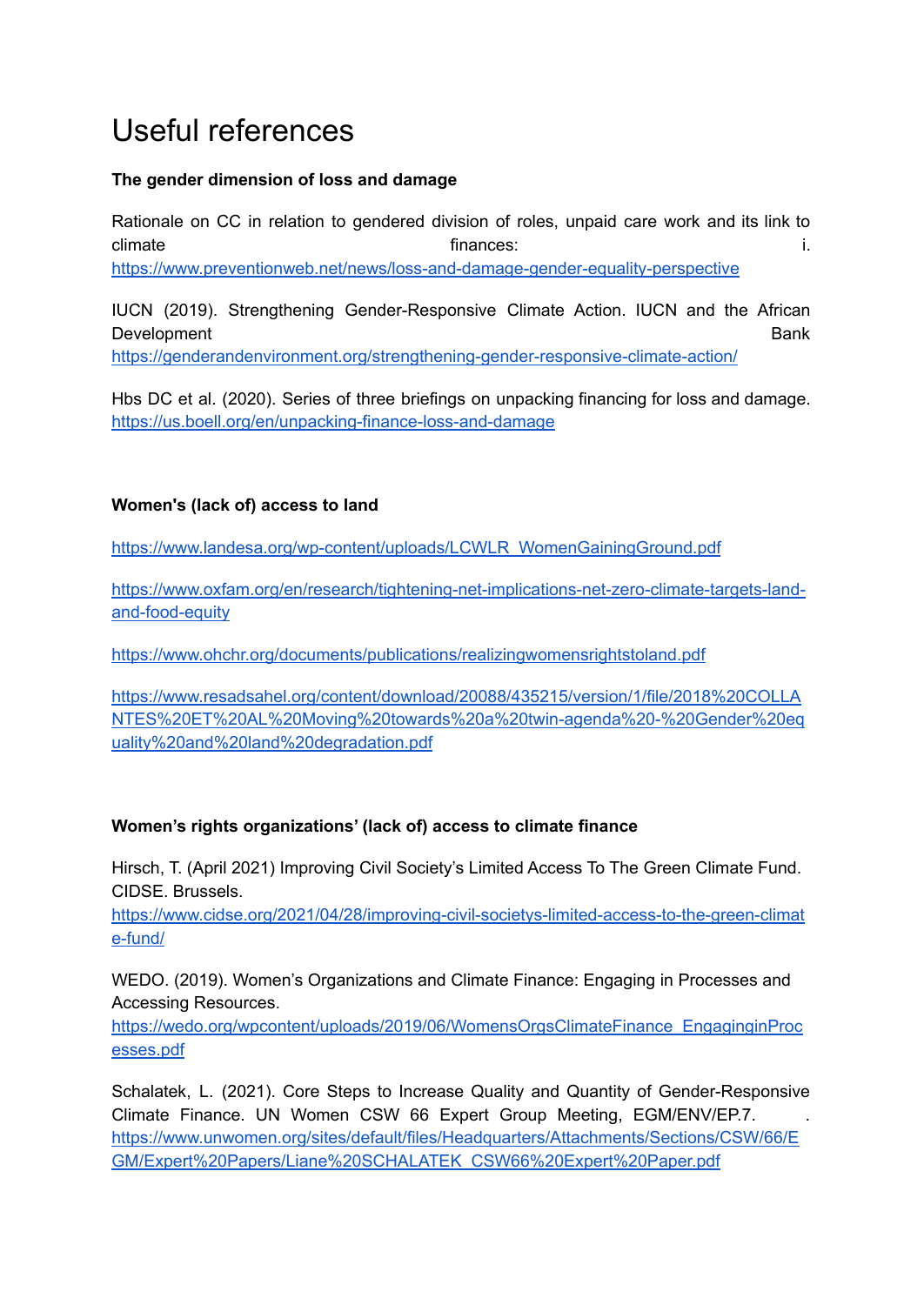Schalatek, L. (2022). Gender and Climate Finance. Climate Finance Fundamentals Series, Briefing 10. Heinrich Böll Stiftung Washington, DC and ODI. [https://climatefundsupdate.org/wp-content/uploads/2022/03/CFF10-Gender-and-CF\\_ENG-2](https://climatefundsupdate.org/wp-content/uploads/2022/03/CFF10-Gender-and-CF_ENG-2021.pdf) [021.pdf](https://climatefundsupdate.org/wp-content/uploads/2022/03/CFF10-Gender-and-CF_ENG-2021.pdf)

Schalatek, L., Zuckerman, E., McCullough, E. (2021). More than an add-on: Evaluating the integration of gender in Green Climate Fund projects and programs. Heinrich Böll Stiftung Washington,  $DC$  and Gender Action. [https://us.boell.org/en/2021/10/26/more-add-evaluating-integration-gender-green-climate-fun](https://us.boell.org/en/2021/10/26/more-add-evaluating-integration-gender-green-climate-fund-projects-and-programs) [d-projects-and-programs](https://us.boell.org/en/2021/10/26/more-add-evaluating-integration-gender-green-climate-fund-projects-and-programs)

UNFCCC (2019) Webinar on gender and climate finance. (Green Climate Fund, Global Environment Fund, Fund, Adaptation Fund) <https://unfccc.int/topics/gender/what-s-new/webinar-on-gender-and-climate-finance#eq-4>

#### **Ecofeminism, the protection of environmental rights and women defenders**

Castañeda Carney, I., Sabater, L., Owren, C., Boyer, A. E., Wen, J. (January 2020) Gender-based violence and environment linkages: The violence of inequality. International Union for Conservation of Nature. DOI: 10.2305/iucn.ch.2020.03.en. Accessed: <https://portals.iucn.org/library/node/48969>

Global **Witness** (2020). Defending Tomorrow. <https://www.globalwitness.org/en/campaigns/environmental-activists/defending-tomorrow/> (2021 version coming out soon)

Butt, N., Lambrick, F., Menton, M. et al. The supply chain of violence. Nat Sustain 2, 742–747 (2019). <https://doi.org/10.1038/s41893-019-0349-4>

[https://cejil.org/en/publications/the-gender-perspective-in-the-protection-of-women-human-ri](https://cejil.org/en/publications/the-gender-perspective-in-the-protection-of-women-human-rights-defenders-in-mexico-and-honduras-only-in-spanish/) [ghts-defenders-in-mexico-and-honduras-only-in-spanish/](https://cejil.org/en/publications/the-gender-perspective-in-the-protection-of-women-human-rights-defenders-in-mexico-and-honduras-only-in-spanish/)

[https://www.openglobalrights.org/women-human-rights-defenders-lead-in-the-collective-prote](https://www.openglobalrights.org/women-human-rights-defenders-lead-in-the-collective-protection-to-defend-life-and-territory/) [ction-to-defend-life-and-territory/](https://www.openglobalrights.org/women-human-rights-defenders-lead-in-the-collective-protection-to-defend-life-and-territory/)

#### **Feminist natural resource governance and just transition**

[https://www.criaw-icref.ca/wp-content/uploads/2021/04/Impacts-of-Resource-Extraction-for-I](https://www.criaw-icref.ca/wp-content/uploads/2021/04/Impacts-of-Resource-Extraction-for-Indigenous-Women.pdf) [ndigenous-Women.pdf](https://www.criaw-icref.ca/wp-content/uploads/2021/04/Impacts-of-Resource-Extraction-for-Indigenous-Women.pdf)

<https://www.wider.unu.edu/publication/implications-climate-change-extractive-industries>

<https://wedo.org/radical-futures-roundtable-young-climate-feminists-in-conversation/>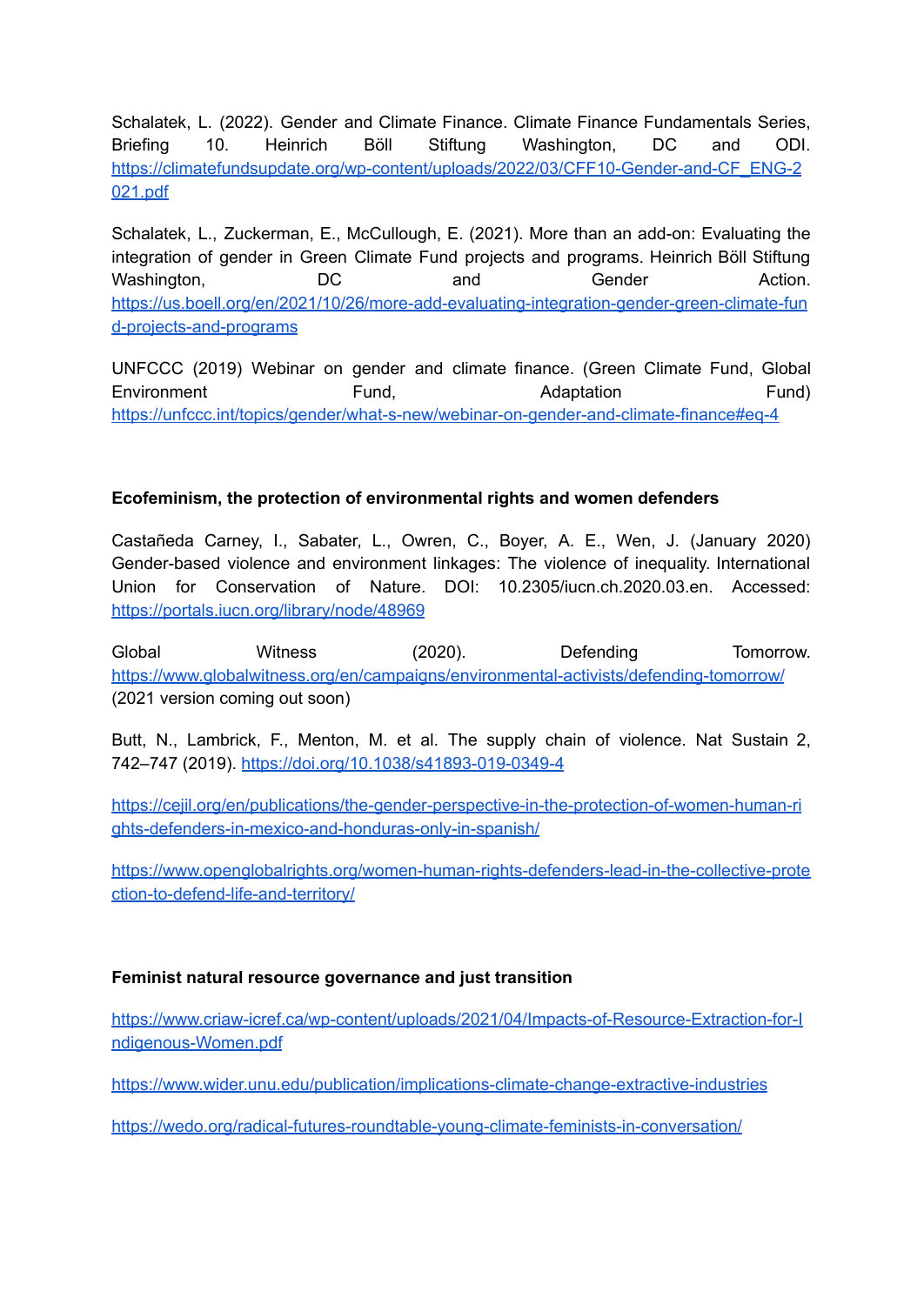WRM (2019) Breaking the silence. harassment, sexual violence and abuse against women in and around industrial oil palm and rubber plantations [https://www.wrm.org.uy//wp-content/uploads/2019/03/Breaking-the-Silence\\_8March2019.pdf](https://www.wrm.org.uy//wp-content/uploads/2019/03/Breaking-the-Silence_8March2019.pdf)

EEB, WECF 2021 Why the European Green Deal needs ecofeminism <https://eeb.org/library/why-the-european-green-deal-needs-ecofeminism/>

Rose Heffernan | Patrizia Heidegger | Gabriele Köhler | Anke Stock | Katy Wiese (FES, WECF, EEB) 2022 A Feminist European Green Deal Towards an Ecological and Gender Just Transition <http://library.fes.de/pdf-files/iez/18990.pdf>

Integrating gender equality and climate resilience into private sector policies and initiatives – a transport sector case study discussion. Expert paper prepared by: Joanna Edghill\* Managing **Director, Communist Communist Communist Communist Communist Communist Communist Communist Communist Communist Communist Communist Communist Communist Communist Communist Communist Communist Communist Communist Co** [https://www.unwomen.org/sites/default/files/Headquarters/Attachments/Sections/CSW/66/E](https://www.unwomen.org/sites/default/files/Headquarters/Attachments/Sections/CSW/66/EGM/Expert%20Papers/Joanna%20EDGHILL_CSW66%20Expert%20Paper.pdf) [GM/Expert%20Papers/Joanna%20EDGHILL\\_CSW66%20Expert%20Paper.pdf](https://www.unwomen.org/sites/default/files/Headquarters/Attachments/Sections/CSW/66/EGM/Expert%20Papers/Joanna%20EDGHILL_CSW66%20Expert%20Paper.pdf)

Gendering Just Energy Transition. Expert paper prepared by Kuntala Lahiri-Dutt (Professor, Australian **National Mational Communist Contract Communist Communist Communist Communist Communist Communist Communist Communist Communist Communist Communist Communist Communist Communist Communist Communist Communist Com** [https://www.unwomen.org/sites/default/files/Headquarters/Attachments/Sections/CSW/66/E](https://www.unwomen.org/sites/default/files/Headquarters/Attachments/Sections/CSW/66/EGM/Expert%20Papers/Kuntala%20LAHIRI-DUTT_CSW66%20Expert%20Paper.pdf) [GM/Expert%20Papers/Kuntala%20LAHIRI-DUTT\\_CSW66%20Expert%20Paper.pdf](https://www.unwomen.org/sites/default/files/Headquarters/Attachments/Sections/CSW/66/EGM/Expert%20Papers/Kuntala%20LAHIRI-DUTT_CSW66%20Expert%20Paper.pdf)

Just Transition and Gender – A Review. Expert paper prepared by Samantha Smith (Just Transition Center)

[https://www.unwomen.org/sites/default/files/Headquarters/Attachments/Sections/CSW/66/E](https://www.unwomen.org/sites/default/files/Headquarters/Attachments/Sections/CSW/66/EGM/Expert%20Papers/Samantha%20SMITH_CSW66%20Expert%20Paper.pdf) [GM/Expert%20Papers/Samantha%20SMITH\\_CSW66%20Expert%20Paper.pdf](https://www.unwomen.org/sites/default/files/Headquarters/Attachments/Sections/CSW/66/EGM/Expert%20Papers/Samantha%20SMITH_CSW66%20Expert%20Paper.pdf)

#### **The gender justice dimension of DRR and climate adaptation**

[https://www.iwgia.org/images/publications/new-publications/Indigenous\\_Women\\_and\\_Climat](https://www.iwgia.org/images/publications/new-publications/Indigenous_Women_and_Climate_Change_IWGIA.pdf) [e\\_Change\\_IWGIA.pdf](https://www.iwgia.org/images/publications/new-publications/Indigenous_Women_and_Climate_Change_IWGIA.pdf)

i. OXFAM : Gender analysis in VRA

[https://policy-practice.oxfam.org/resources/finding-ways-together-to-build-resilience-the-vuln](https://policy-practice.oxfam.org/resources/finding-ways-together-to-build-resilience-the-vulnerability-and-risk-assessment-593491/) [erability-and-risk-assessment-593491/](https://policy-practice.oxfam.org/resources/finding-ways-together-to-build-resilience-the-vulnerability-and-risk-assessment-593491/)

ii. OXFAM: Gender, Disaster Risk Reduction, and Climate Change Adaptation: A Learning Companion Oxfam Disaster Risk Reduction and Climate Change Adaptation Resources (2010):

[https://oxfamilibrary.openrepository.com/bitstream/handle/10546/218230/ml-gender-disaster](https://oxfamilibrary.openrepository.com/bitstream/handle/10546/218230/ml-gender-disaster-risk-climate-change-adaptation-300310-en.pdf?sequence=1)[risk-climate-change-adaptation-300310-en.pdf?sequence=1](https://oxfamilibrary.openrepository.com/bitstream/handle/10546/218230/ml-gender-disaster-risk-climate-change-adaptation-300310-en.pdf?sequence=1)

Angie Dazé and Clare Church (2019) Toolkit for a Gender-Responsive Process to Formulate and Implement National Adaptation Plans (NAPs). International Institute for Sustainable Development (IISD)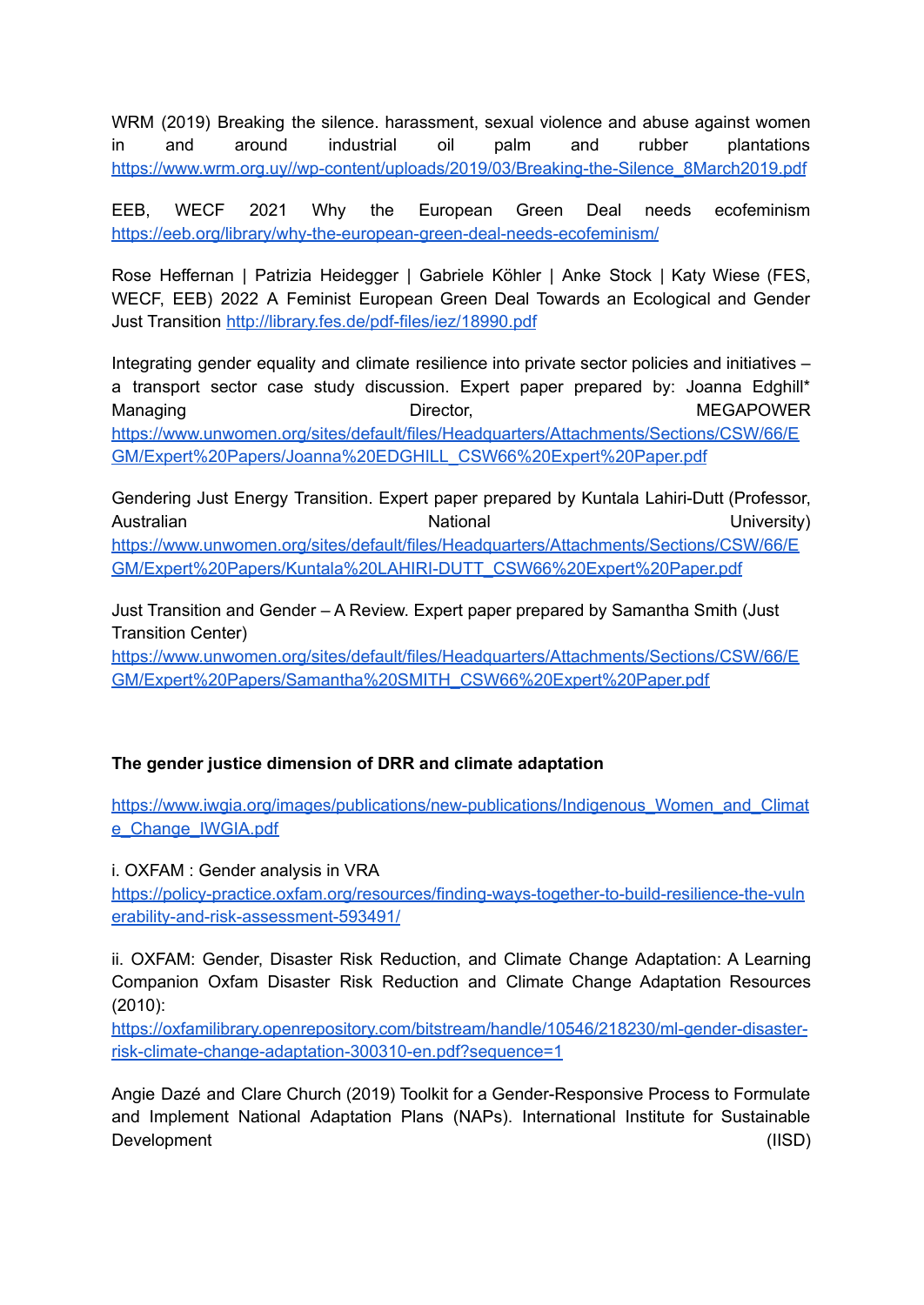[https://napglobalnetwork.org/resource/toolkit-for-gender-responsive-national-adaptation-plan](https://napglobalnetwork.org/resource/toolkit-for-gender-responsive-national-adaptation-plans/) [s/](https://napglobalnetwork.org/resource/toolkit-for-gender-responsive-national-adaptation-plans/)

#### **Youth's movements in the GJ/CJ transition: new challenges and opportunities**

<https://climatefundsupdate.org/wp-content/uploads/2021/03/CFF10-ENG-2020-Digital.pdf>

[https://policy-practice.oxfam.org/resources/shaking-up-to-move-forward-visions-for-stronger](https://policy-practice.oxfam.org/resources/shaking-up-to-move-forward-visions-for-stronger-partnerships-between-youth-move-621039/)[partnerships-between-youth-move-621039/](https://policy-practice.oxfam.org/resources/shaking-up-to-move-forward-visions-for-stronger-partnerships-between-youth-move-621039/)

#### **Gender and Climate Justice in the context of conflict**

[https://gbvaor.net/sites/default/files/2021-03/gbv-aor-helpdesk-climate-change-gbv-1903202](https://gbvaor.net/sites/default/files/2021-03/gbv-aor-helpdesk-climate-change-gbv-19032021.pdf) [1.pdf](https://gbvaor.net/sites/default/files/2021-03/gbv-aor-helpdesk-climate-change-gbv-19032021.pdf)

[https://www.climatelinks.org/resources/advancing-gender-environment-exploring-triple-nexus](https://www.climatelinks.org/resources/advancing-gender-environment-exploring-triple-nexus-gender-inequality-state-fragility-and) [-gender-inequality-state-fragility-and](https://www.climatelinks.org/resources/advancing-gender-environment-exploring-triple-nexus-gender-inequality-state-fragility-and)

IFRC. 2019. The Cost of Doing Nothing: The Humanitarian Price of Climate Change and How It Can Be Avoided. Geneva. <https://media.ifrc.org/ifrc/wp-content/uploads/sites/5/2019/09/2019-IFRC-CODN-EN.pdf>

ICRC (2020). When Rain Turns To Dust: Understanding and Responding to the Combined Impact of Armed Conflicts and the Climate and Environment Crisis on People's Lives. Geneva. International Committee of the Red Cross. [https://www.icrc.org/sites/default/files/topic/file\\_plus\\_list/rain\\_turns\\_to\\_dust\\_climate\\_change](https://www.icrc.org/sites/default/files/topic/file_plus_list/rain_turns_to_dust_climate_change_conflict.pdf) [\\_conflict.pdf](https://www.icrc.org/sites/default/files/topic/file_plus_list/rain_turns_to_dust_climate_change_conflict.pdf)

Smith J, Olosky L, Grosman Fernández L. (January 2021). The Climate-Gender-Conflict Nexus: Amplifying Women's Contributions at the Grassroots. Washinton, DC. Georgetown Institute for Women, Peace and Security. [https://giwps.georgetown.edu/wp-content/uploads/2021/01/The-Climate-Gender-Conflict-Nex](https://giwps.georgetown.edu/wp-content/uploads/2021/01/The-Climate-Gender-Conflict-Nexus.pdf) [us.pdf](https://giwps.georgetown.edu/wp-content/uploads/2021/01/The-Climate-Gender-Conflict-Nexus.pdf)

UNEP et al. (2020). Gender, Climate & Security: Sustaining inclusive peace on the frontlines of climate change. United Nations Environment Programme, UN Women, UNDP and UNDPPA/PBSO. <https://www.uncclearn.org/wp-content/uploads/library/gcs.pdf>

Onyango, M., & Heidari, S. (2017). Care with dignity in humanitarian crises: Ensuring sexual and reproductive health and rights of displaced populations. Reproductive Health Matters,  $25(51)$ ,  $1-6$ .

[https://www.researchgate.net/publication/322016251\\_Care\\_with\\_dignity\\_in\\_humanitarian\\_cri](https://www.researchgate.net/publication/322016251_Care_with_dignity_in_humanitarian_crises_ensuring_sexual_and_reproductive_health_and_rights_o) ses ensuring sexual and reproductive health and rights of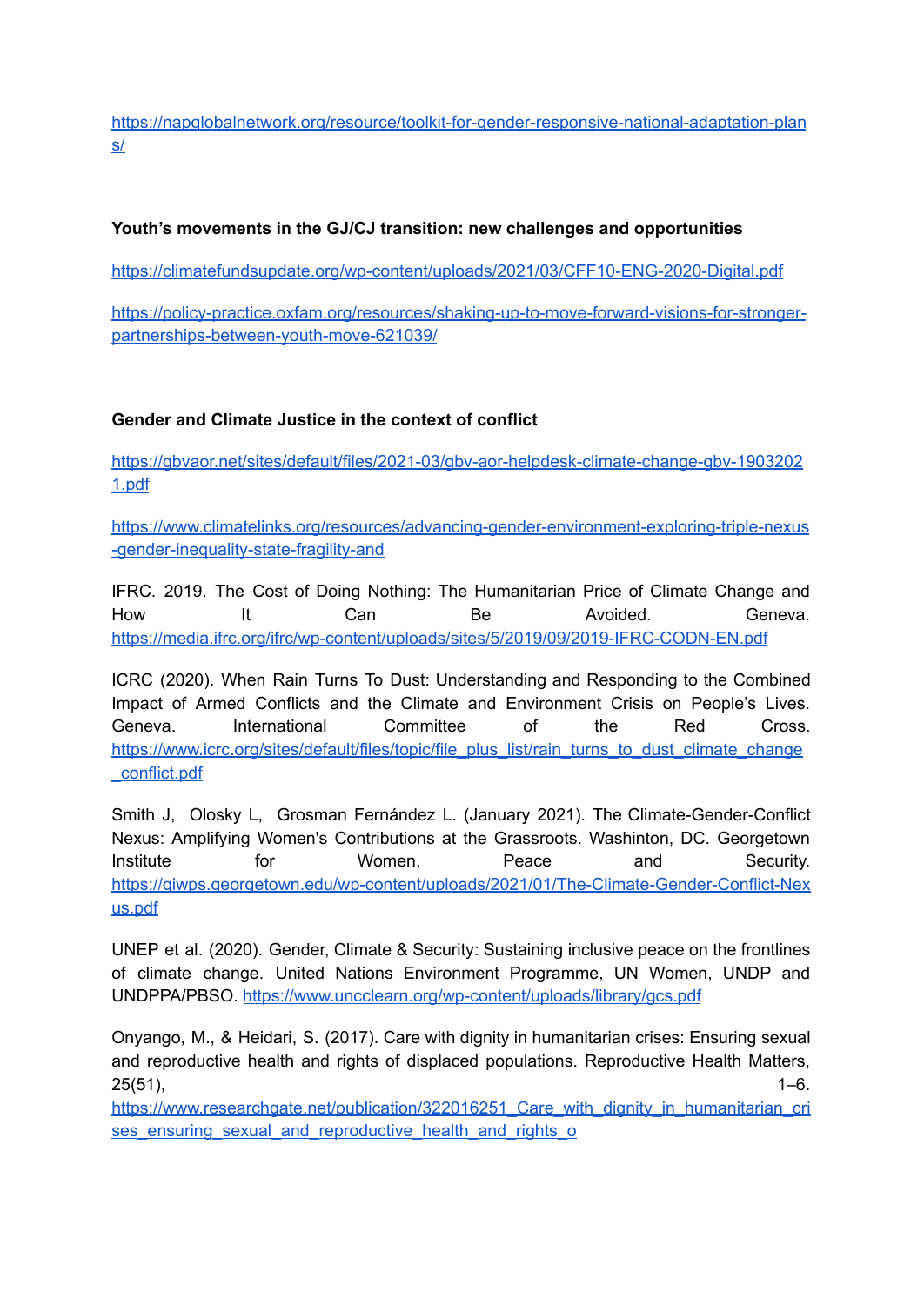Oxfam paper: INSPIRING RADICALLY BETTER FUTURES Evidence and Hope for Impact at Scale in a Time of Crisis [https://oxfamilibrary.openrepository.com/bitstream/handle/10546/621075/rr-inspiring-radically](https://oxfamilibrary.openrepository.com/bitstream/handle/10546/621075/rr-inspiring-radically-better-futures-101220-en.pdf?sequence=4) [-better-futures-101220-en.pdf?sequence=4](https://oxfamilibrary.openrepository.com/bitstream/handle/10546/621075/rr-inspiring-radically-better-futures-101220-en.pdf?sequence=4)

#### **Systemic and individual ecological/ecotoxic masculinities**

Ecological Masculinities: Theoretical Foundations and Practical Guidance. By Martin Hultman, Paul M. Pulé [https://books.google.se/books?id=oGNwDwAAQBAJ&printsec=frontcover&source=gbs\\_ge\\_](https://books.google.se/books?id=oGNwDwAAQBAJ&printsec=frontcover&source=gbs_ge_summary_r&cad=0#v=onepage&q&f=false) summary r&cad=0#v=onepage&g&f=false

Anthology on Men, Masculinities and Earth (pending- Jan 2021): <https://www.palgrave.com/gp/book/9783030544850>

Men, Masculinities, and Earth: Contending with the (m)Anthropocene; (Palgrave Studies in the History of Science and Technology) Paul Pulé, Martin Hultman

When gender equality and Earth care meet: Ecological masculinities in practice. Robin Hedenqvist, Paul Pulé, Vidar Vetterfalk et al. Gender, Intersectionality and Climate Institutions in Industrialise States; Gunnhildur Lily Magnusdottir and Annica Kronselld eds., p. 207-225 (chapter 12)

Intimate Dwelling and Mourning Loss in the (m)Anthropocene: Ecological Masculinities and the Felt Self. Todd LeVasseur, Paul Pulé. Communicating in the Anthropocene Intimate Relations; eds. Alexa Dare and Vail Fletcher, p. 333-352 (chapter 25)

Ecological masculinities: a response to societal crises of our time. Martin Hultman, Paul Pulé. Narodonaselenie (Population). Vol. 23 (2), p. 61-71. Artikel i vetenskaplig tidskrift. 2019

Industrial/Breadwinner Masculinities and Climate 4 Change: Understanding the 'White Male Effect' of Climate Change Denial. Paul Pulé, Martin Hultman. Climate Hazards, Disasters, and Gender Ramifications; eds. Catarina Kinnvall, Helle Rydstrom, p. 86-97. 2019

Ecological masculinities: a response to the Manthropocene question? Martin Hultman, Paul Pulé. Routledge International Handbook of Masculinity Studies; ed. by Lucas Gottzén, Ulf Mellström, Tamara Shefer, p. Part 6,-Chapter 46. 2019

Men in Nature: a critical analysis of the Mythopoetic Men's Movement. Paul Pulé, Martin Hultman. Ecomasculinities : Negotiating Male Gender Identity in U.S. Fiction; Rubén Cenamor and Stefan L. Brandt (eds). , p. 31-50 (Chapter 2). 2018

Hultman, M. (2017). Exploring Industrial, Ecomodern, and Ecological Masculinities. In S. MacGregor (Ed.), Routledge Handbook of Gender and Environment. Taylor & Francis.